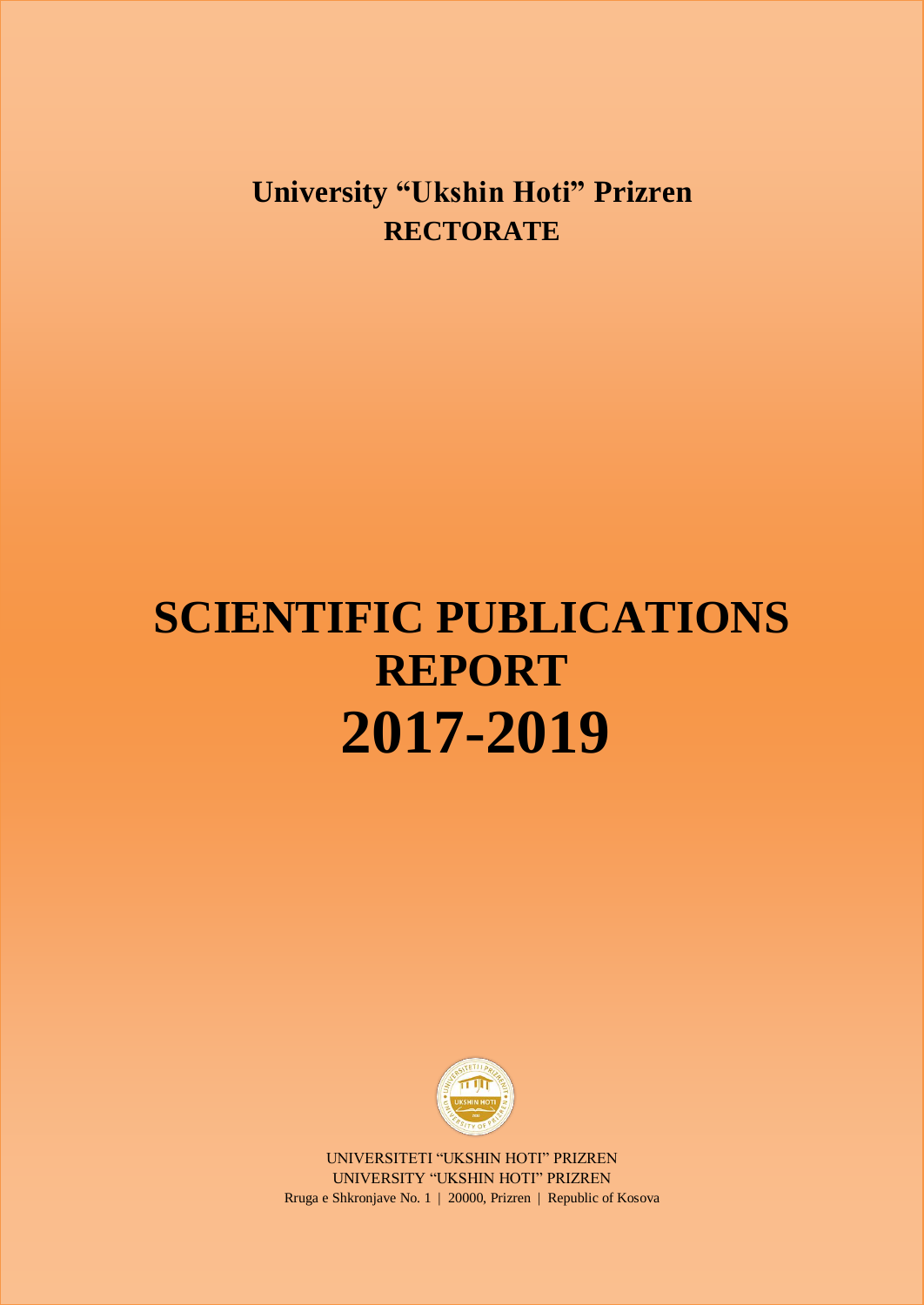

## **SCIENTIFIC PUBLICATIONS REPORT 2017-2019**

#### **Compilation of the scientific publication report is based on**

Ministry of Education Science and Technology (2018). Administrative Instruction No.

01/2018, The recognition principles of platforms and international magazines and with review. Available at: [https://masht.rks-gov.net/uploads/2018/01/ua-nr-01-2018-](https://masht.rks-gov.net/uploads/2018/01/ua-nr-01-2018-parimet-e-njohjes-se-platoformave-dhe-revistave-nderkombetare-me-recension.pdf)

[parimet-e-](https://masht.rks-gov.net/uploads/2018/01/ua-nr-01-2018-parimet-e-njohjes-se-platoformave-dhe-revistave-nderkombetare-me-recension.pdf)

[njohjes-se-platoformave-dhe-revistave-nderkombetare-me-recension.pdf](https://masht.rks-gov.net/uploads/2018/01/ua-nr-01-2018-parimet-e-njohjes-se-platoformave-dhe-revistave-nderkombetare-me-recension.pdf)

#### **A. Platforms and journals**

Article 3.

1. The indexing database of scientific journals that are equally evaluated with a coefficient of 1 (100%) are:

- 1.1. Web of Science,
- 1.2. Scopus,
- 1.3. EBSCO,
- 1.4. WorldCat, and
- 1.5. DOAJ.

2. Platforms determined by the University Senate, equivalent with coefficient 0.85 (85%).

3. Platforms determined by the Faculty Council, equivalent with coefficient 0.70 (75%).

4. Journal determined by the Department, equivalent with coefficient 0.55 (55%).

#### **Quality assurance control**

Quality assurance process of the scientific publications is based on th Article 3 (item 5) which states that Journals proposed in the items 1.3., 1.4., 1.5, 2, 3 and 4 should not be on the lists of publications or publishers, or supicious journals.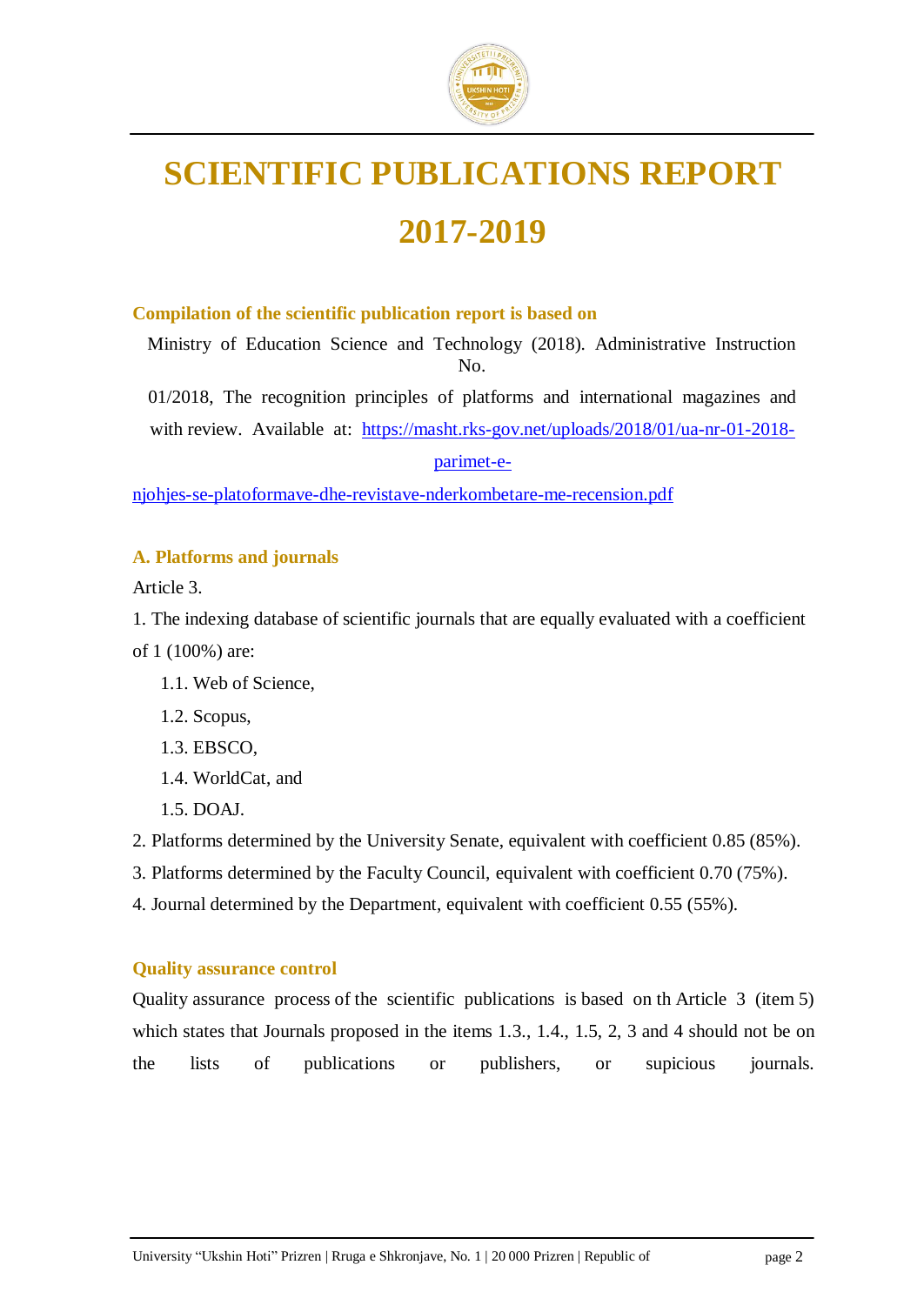

## **Scientific Publications**

based on the MEST Administrative Instruction No. 01/2018 criteria

#### **1.1.Publications in Web of Science (WoS) 2017-2019**

#### **Faculty of Computer Sciences**

- 1. Selimi, A., **Krrabaj, S.**, Saracevic, M. and Pepic, S. (2019). Memoization method for storing of minimum-weight triangulation of a convex polygon. *Computer Science, 20,* 2, 195. DOI<https://doi.org/10.7494/csci.2019.20.2.3193>
- 2. Krasniqi, B., Rexha, B., **Maloku, B.** (2018). Energy efficiency optimization by spectral efficiency maximization in 5G networks. *International Journal of Electronics and Telecommunications*, 64(4), 497–503. DOI <https://doi.org/10.24425/123551>

*Conference papers published in Web of Science (WoS)*

3. **Hasani Z.** (2017). Implementation of Infrastructure for Streaming Outlier Detection in Big Data. In: Rocha Á., Correia A., Adeli H., Reis L., Costanzo S. (eds) *Recent Advances in Information Systems and Technologies. WorldCIST 2017. Advances in Intelligent Systems and Computing,* vol 570, pp. 503-511. Springer,

Cham. DOI [https://doi.org/10.1007/978-3-319-56538-5\\_51](https://doi.org/10.1007/978-3-319-56538-5_51)

- 4. **Hasani Z.** (2017). Robust anomaly detection algorithms for real-time big data: Comparison of algorithms, *6th Mediterranean Conference on Embedded Computing (MECO)*, Bar, 1-6. DOI<https://doi.org/10.1109/MECO.2017.7977130>
- 5. **Krrabaj S.**, Baxhaku F. and Sadrijaj D. (2017). Investigating Search Engine Optimization Techniques for Effective Ranking: A Case Study of an Educational Site. *6th Mediterranean Conference on Embedded Computing (MECO)*, Bar, 2017, pp. 1-4. DOI<https://doi.org/10.1109/MECO.2017.7977137>
- 6. **Krrabaj, S**., **Canhasi, E**. and Bajrami, X. (2017). Quantum-Dot cellular automata divider. *6th Mediterranean Conference on Embedded Computing (MECO)*, Bar, 2017, pp. 1-4. DOI<https://doi.org/10.1109/MECO.2017.7977215>

7. Shkurti L., Bajrami X., **Canhasi E.**, Limani B., **Krrabaj S**. and Hulaj A. (2017). Development of ambient environmental monitoring system through wireless sensor network (WSN) using NodeMCU and "WSN monitoring. *6th Mediterranean Conference on Embedded Computing (MECO)*, Bar, 2017, pp. 1-5.

DOI <https://doi.org/10.1109/MECO.2017.7977235>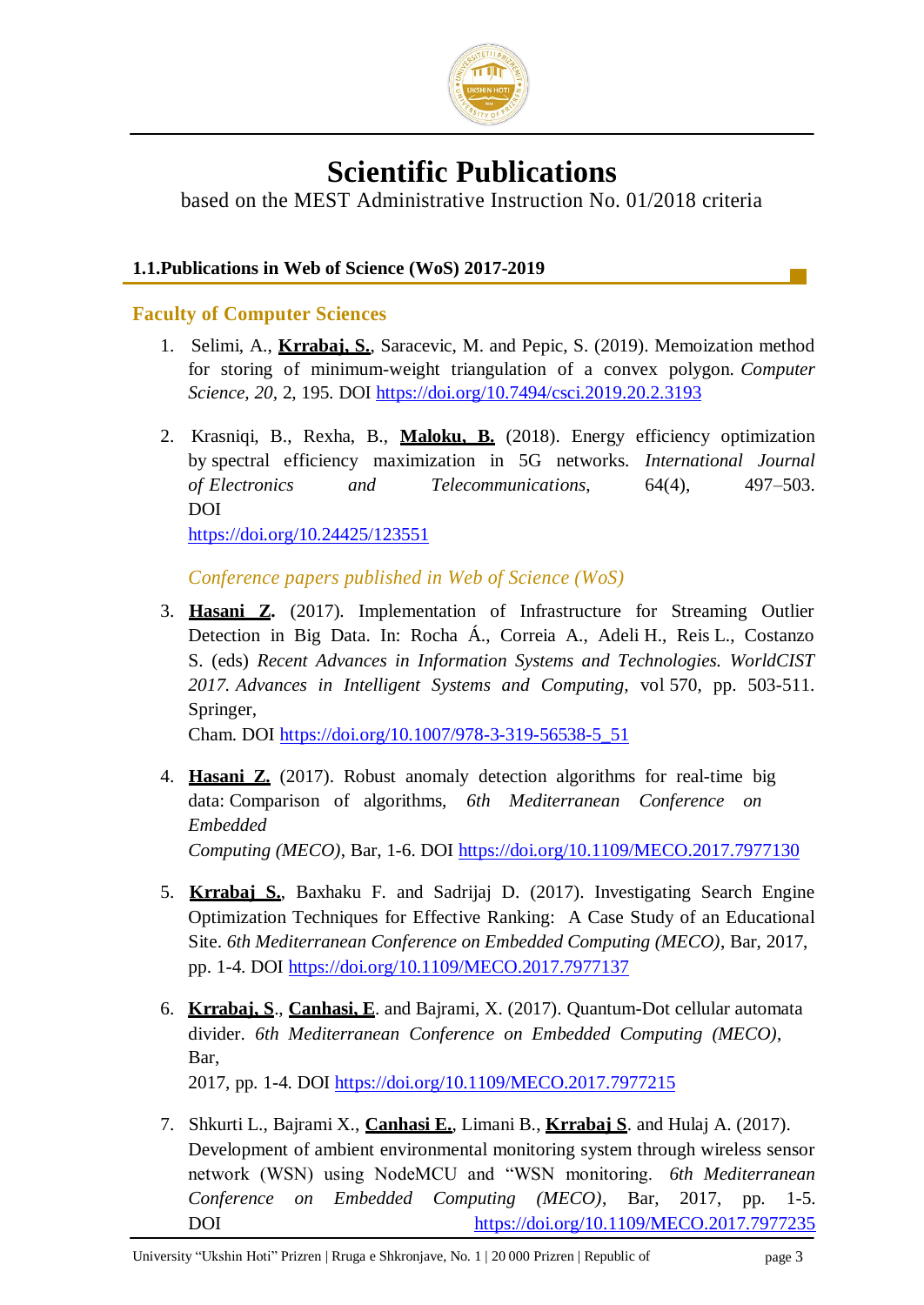

#### **Faculty of Life and Environmental Sciences**

- 8. Wongprawmas, R., Canavari, M., Imami, D., Gjonbalaj, M. and **Gjokaj, E.** (2018). Attitudes and Preferences of Kosovar Consumer towards Quality and Origin of Meat. *Studies in Agricultural Economics*, 120 (2018) 126-133. DOI<https://doi.org/10.7896/j.1802>
- 9. **Braha, K.**, Cupak, A., Pokrivčák, J., Qineti, A. and Rizov, M. (2017). Economic analysis of the link between diet quality and health: Evidence from Kosovo. *Economics and Human Biology*, 7(A), 261-274. DOI <https://doi.org/10.1016/j.ehb.2017.08.003>
- 10. **Bojaxhi, F.** and Toromani, E. (2017). Spatial and Temporal Growth Variation of Pinus heldreichii Christ. Growing along a Latitudinal Gradient in Kosovo and Albania. *Seefor South- East European Forestry*, 8(2), 1847-6481. DOI: <https://doi.org/10.15177/seefor.17-10>

#### **Faculty of Law**

11. **Aqifi, B.**, Emini, A. and Shala, Xh. (2019). The Common Law and the Canon of Lekë Dukagjini. *History (Istoriya-History)*, 27(1), 72- 85.<https://www.ceeol.com/search/article-detail?id=749332>

#### **Faculty of Philology**

- 12. **Sejdiu, S.** (2018). Human learning process with technologies. *Balkanistic Forum*, 3, 230-240.<https://www.ceeol.com/search/article-detail?id=701983>
- 13. **Bujupaj, I.** (2018). "Always Bayram, Always Easter": The Call for Albanian Civic Unity in Gjergj Fishta's The Highland Lute. *Anafora: Časopis za znanost o književnosti*, 5(1), 203-213.
- 14. **Canaj, K.** (2017). Fremdsprachenpolitik und Fremdsprachenlernen in Kosova. *Folia Linguistica et Litteraria*, 18/2, 173-195. [http://www.folia.ac.me/arhiva18\\_2.html](http://www.folia.ac.me/arhiva18_2.html)
- 15. **Sejdiu, S.** (2017). Are listening skills best enhanced through the use of multimedia technology. *Digital Education Review*, 32, 60-72. <http://revistes.ub.edu/index.php/der/article/view/17332>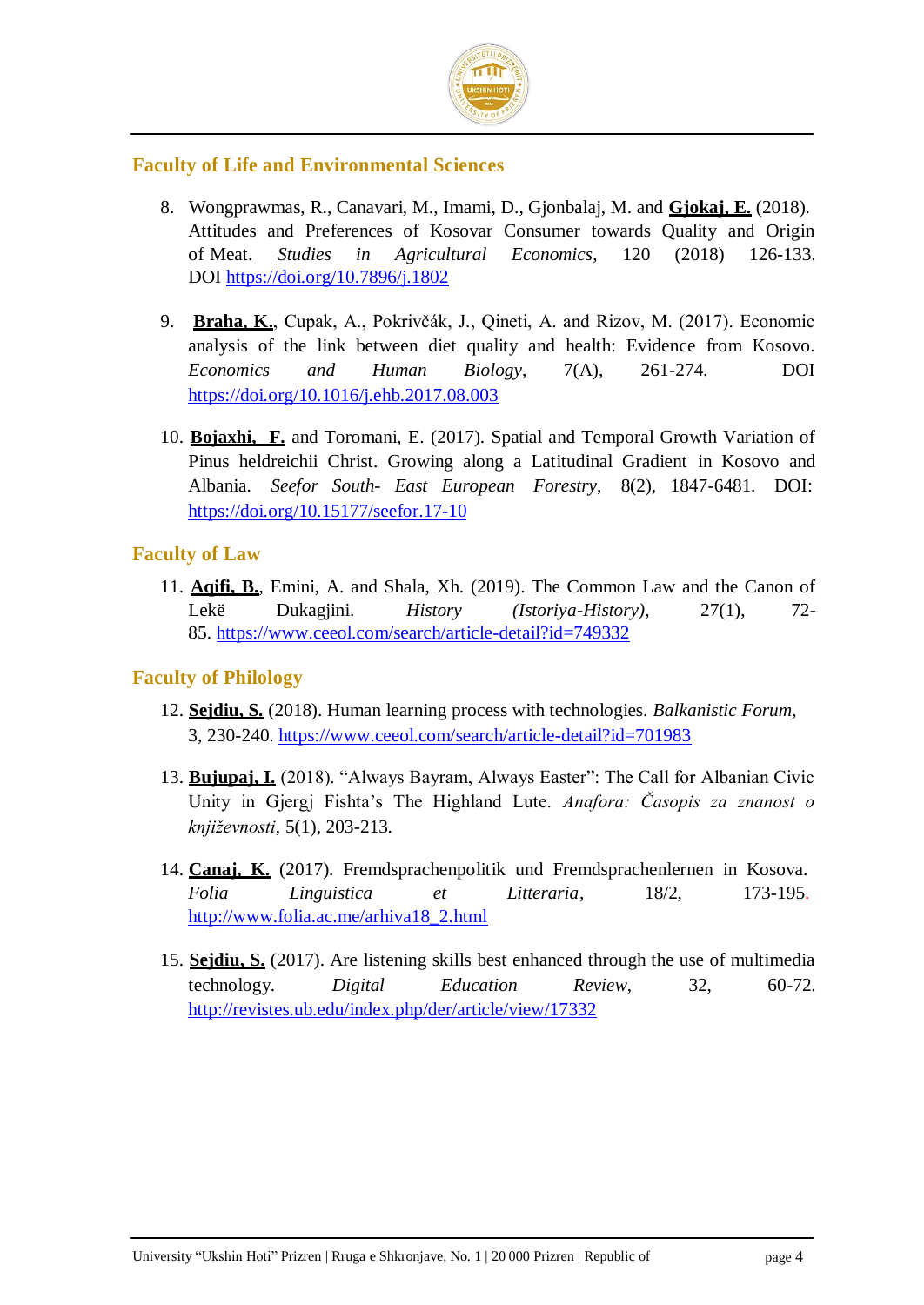

#### **1.2. Publications in Scopus 2017-2019**

#### **Faculty of Computer Sciences**

a

- 1. Fondaj, J. and **Hasani, Z.** (2019). Real time anomaly detection in massive data streams with ELK stack. *Journal of Computer Science,* 15(6), 814-823. DOI<https://doi.org/10.3844/jcssp.2019.814.823>
- 2. **Kokaj, A.**, Basha, A. X. and Axhimusa, B. (2019). An Automated Machine Model Analysis for the Stock Market. *Ifac-papersonline, 52,* 25, 451-455. DOI <https://doi.org/10.1016/j.ifacol.2019.12.581>
- 3. **Kokaj, A.**, **Maloku, B.** and Bajraktari, H. (2019). A cost oriented model for defining the accurate level of pollution. *Ifac Papersonline,* 52(25), 19-22. DOI <https://doi.org/10.1016/j.ifacol.2019.12.439>
- 4. **Canhasi, E.** (2018) Evaluating the Efficiency of CPUs, GPUs and FPGAs on
	- Near-Duplicate Document Detection Via OpenCL. *Journal of Computer Science*, 14(5) 699-704. DOI https://doi.org/10.3844/jcssp.2018.699.704
- 5. **Kokaj, A.**, Bula, I. and Dermaku, A. (2018). Fast Fourier Transform and a Complimentary Filter Based Control of a Robotic System. *Ifac Papersonline,* 51(30), 561-564. DOI<https://doi.org/10.1016/j.ifacol.2018.11.250>

*Conference papers published in Scopus*

- 6. Shijaku R. and **Canhasi, E.** (2019). Model-Based Prediction of the Size, the Language and the Quality of the Web Domains. In: Silhavy R., Silhavy P., Prokopova Z. (eds) Intelligent Systems Applications in Software Engineering. CoMeSySo 2019. Advances in Intelligent Systems and Computing, Vol. 1046. Springer, Cham. DOI [https://doi.org/10.1007/978-3-030-30329-7\\_20](https://doi.org/10.1007/978-3-030-30329-7_20)
- 7. **Hasani Z**. and Fondaj J. (2018). Improvement of Implemented Infrastructure for Streaming Outlier Detection in Big Data with ELK Stack. In: Rocha Á., Adeli H., Reis L., Costanzo S. (eds) Trends and Advances in Information Systems and Technologies. WorldCIST'18 2018. Advances in Intelligent Systems and Computing, vol 746, pp. 869-877. Springer, Cham. DOI

[https://doi.org/10.1007/978-3-319-77712-2\\_82](https://doi.org/10.1007/978-3-319-77712-2_82)

8. **Hasani Z**., Jakimovski B., Velinov G. and Kon-Popovska M. (2018). An Adaptive Anomaly Detection Algorithm for Periodic Data Streams. In: Yin H., Camacho D., Novais P., Tallón-Ballesteros A. (eds) Intelligent Data Engineering and Automated Learning – IDEAL 2018. IDEAL 2018. Lecture Notes in Computer Science, vol 11314, pp. 385-397. Springer, Cham. DOI https://doi.org/10.1007/978-3-030- 03493-1\_41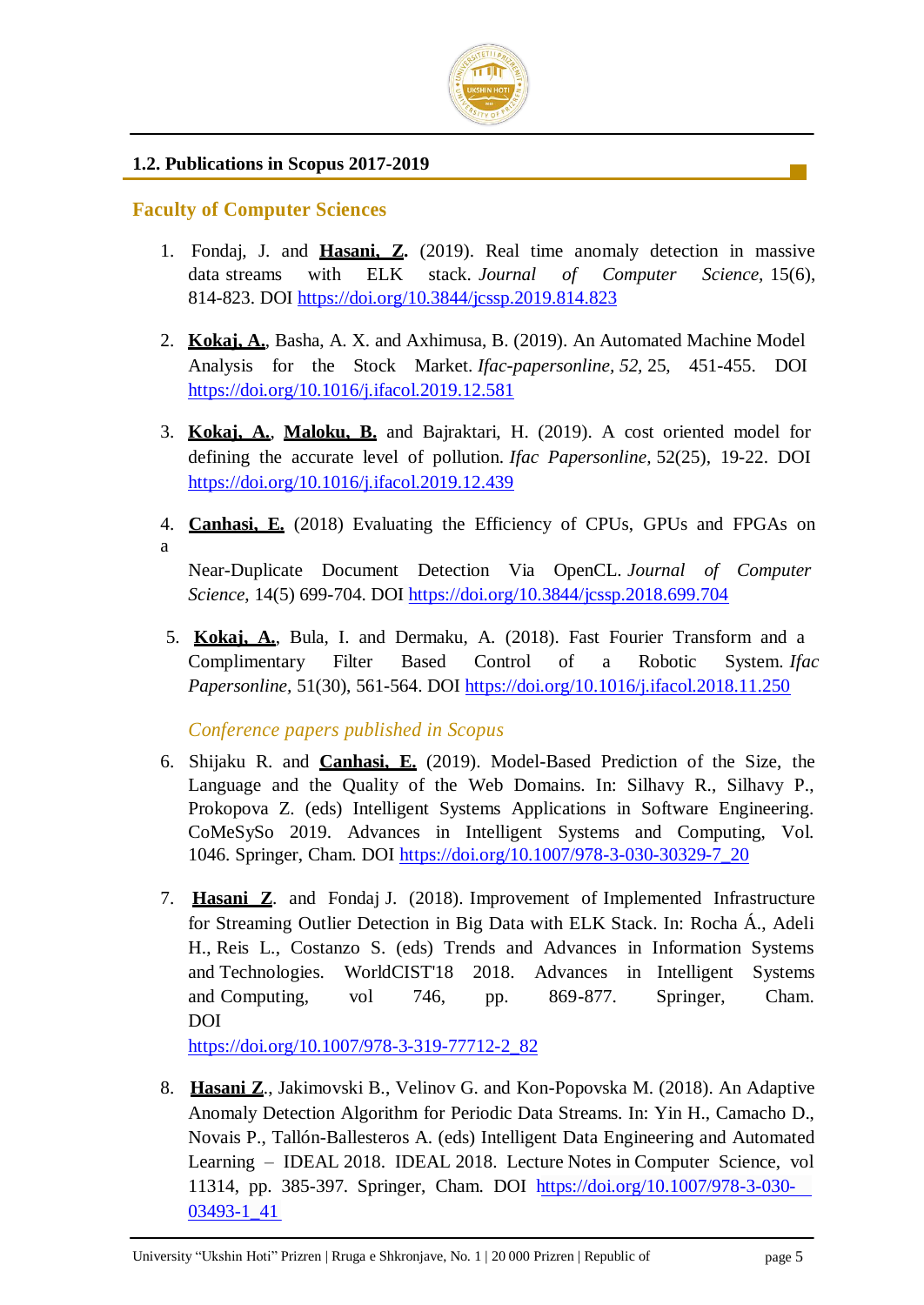

9. **Canhasi, E.** (2017). Query Focused Multi-document Summarization Based on Five-Layered Graph and Universal Paraphrastic Embeddings. In: Silhavy R., Senkerik R., Kominkova Oplatkova Z., Prokopova Z., Silhavy P. (eds) Artificial Intelligence Trends in Intelligent Systems. CSOC 2017. Advances in Intelligent Systems and Computing, Vol 573. Springer, Cham.

DOI [https://doi.org/10.1007/978-3-319-57261-1\\_22](https://doi.org/10.1007/978-3-319-57261-1_22)

10. **Canhasi, E.** (2017). Query Focused Multi document Summarization Based on the Multi facility Location Problem. In: Silhavy R., Senkerik R., Kominkova Oplatkova Z., Prokopova Z., Silhavy P. (eds) Artificial Intelligence Trends in Intelligent Systems. CSOC 2017. Advances in Intelligent Systems and Computing,

vol 573. Springer, Cham. DOI https://doi.org/10.1007/978-3-319-57261-1\_21

#### **Faculty of Life and Environmental Sciences**

- 11. **Braha, K.**, Rajcaniova, M., Qineti, A. Pokrivčák, J. and Lazorčáková, E. (2019). Evidence of spatial price transmission in the case of Kosovo. *AGRIS on-line Papers in Economics and Informatics*, 11(1), 3-15. DOI [https://doi.org/10.7160/aol.2019.110101](https://doi.org/10.1016/j.ehb.2017.08.003)
- 12. Çera, G., Meço, M., Çera. M. and **Maloku, S.** (2019). The effect of institutional constraints and business network on trust in government: an institutional perspective. *Administratie si Management Public*, 33, 6-19. DOI: <https://doi.org/10.24818/amp/2019.33-01>
- 13. **Gjokaj, E.**, Leeds, S. and Halimi, K. (2018). The impact of financial support program in creation on farm jobs, Kosovo's case. *Bulgarian Journal of Agricultural Science*, 24(6), 933–941. DOI [http://www.agrojournal.org/24/06-](http://www.agrojournal.org/24/06-02.pdf) [02.pdf](http://www.agrojournal.org/24/06-02.pdf)
- 14. **Braha, K.**, Qineti, A., Cupak, A. and Lazorčáková, E. (2017). Determinants of Albanian agricultural export: The gravity model approach. *AGRIS on-line Papers in Economics and Informatics,* 9(2), 3-21. DOI

[https://doi.org/10.7160/aol.2019.110101](https://doi.org/10.1016/j.ehb.2017.08.003)

- 15. **Gjokaj, E.**, Halimi, K., Xhabali, V., Imami, D. and Gjonbalaj, M. (2017). Fruits value chain and distribution channels in Kosovo. *Bulgarian Journal of Agricultural Science,* 23 (1): 22–30. DOI <https://www.agrojournal.org/23/01-03.pdf>
- 16. **Kortoci Y.** and **Kortoci, M.K.** (2017). The assessment of the rural tourism development in the Valbona Valley National Park. *Tourism Economics*, 23(8), 1662–1672. DOI:<https://doi.org/10.1177/1354816617716742>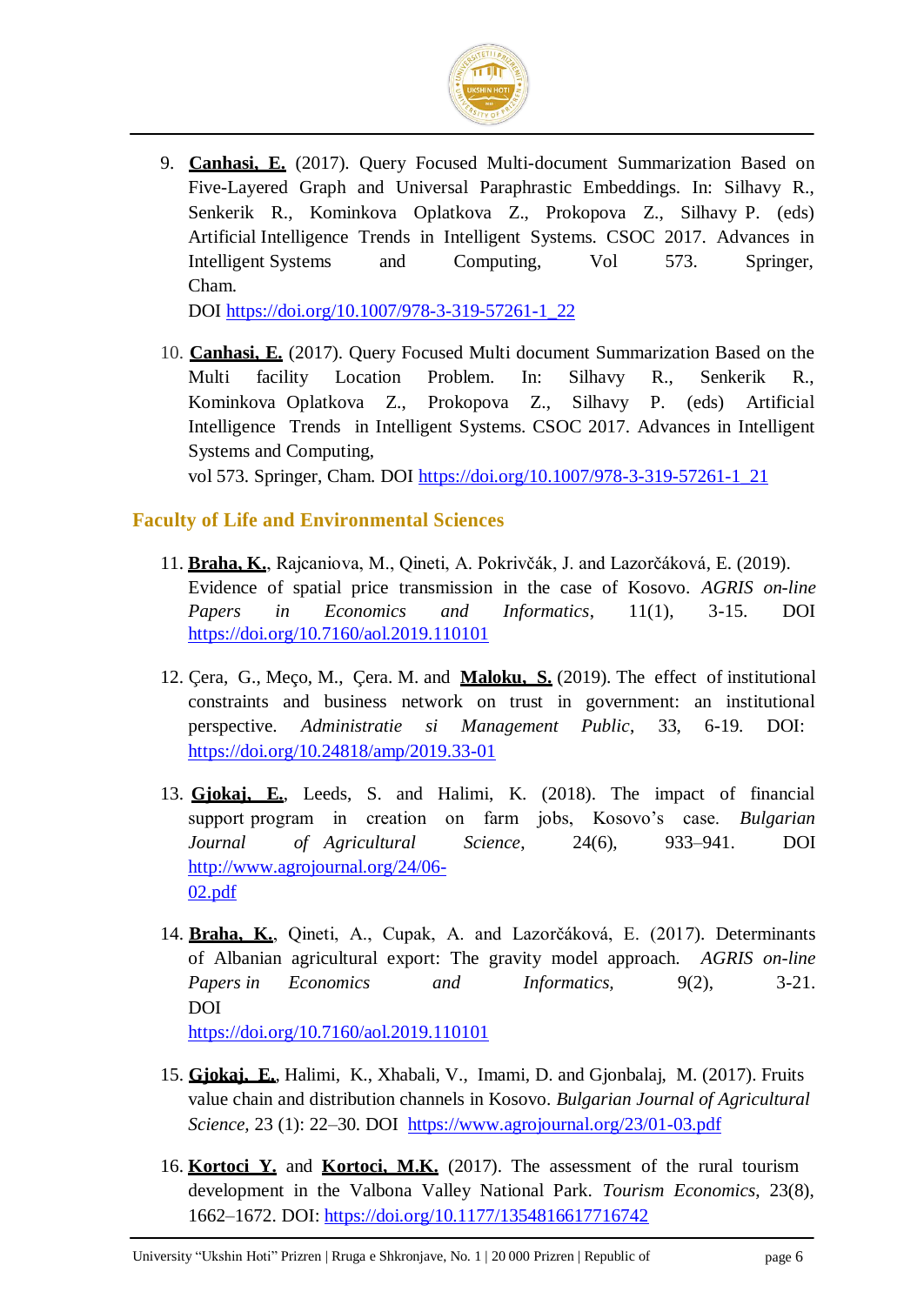

#### **Faculty of Education**

- 17. Braha, N. and **Temaj, I.** (2019). Tauberian conditions under which statistical convergence follows from statistical summability. *Boletim da Sociedade Paranaense de Matemática*, 34(4), 9-17. DOI<https://doi.org/10.5269/bspm.v37i4.32297>
- 18. Sahan, H. H., Uyangör, N. and **Kervan, S.** (2019). Reflections of Turkish Culture on Kosovo Education System: A Study on Hidden Curriculum. *Universal Journal of Educational Research*, *7*(3), 713-719. DOI <https://doi.org/10.13189/ujer.2019.070310>
- 19. Veselaj, T., **Morina, R.**, Gashi, V. and Sallaku, F. (2019). Assessment of leachate and soil contamination with heavy metals around deposit sites in Podujeva and Prizren. *Journal of Chemical Technology and Metallurgy,* 54(5), 1020- 1027.

[https://dl.uctm.edu/journal/node/j2019-5/18\\_18-148\\_p\\_1020-1027.pdf](https://dl.uctm.edu/journal/node/j2019-5/18_18-148_p_1020-1027.pdf)

- 20. Veselaj, T., **Morina, R.**, Berisha, A., Gashi.V. and Sallaku F. (2018). Soil contamination and Assessment of Heavy Metals near two Landfills Area Due to Leachate Migration. *Ecology, Environment and Conservation,* 24(4), 1508-1514. [http://www.envirobiotechjournals.com/article\\_abstract.php?aid=9175&iid=265&ji](http://www.envirobiotechjournals.com/article_abstract.php?aid=9175&iid=265&jid=3)  $d=3$
- 21. Morina, I., Bajraktari. N, Morina, R., Shala, Sh., Veselaj, T. (2017) The research of Illegal dumps in some parts of the territory of Kosovo. *WSEAS Transactions on Environment and Development*, *13*, 2016-224. <http://www.wseas.org/multimedia/journals/environment/2017/a485815-029.pdf>
- 22. **Kervan S.** and Tezci E. (2017). Adaptation of ICT Integration Approach Scale to Kosovo Culture: A Study of Validity and Reliability Analysis. *Universal Journal of Educational Research*, 6(5): 1022-1035, 2018 DOI <https://doi.org/10.13189/ujer.2018.060523>

#### **Faculty of Economics**

- 23. **Kukaj, H.**, Morina, F., Misiri, V. and Grima, S. (2019). International business cooperation as an opportunity to increase competitiveness and to generate new jobs: the case of Kosovo. *European Research Studies Journal*, 22(4), 60-69.
- 24. **Krasniqi, D.**, Deda, E. and Shala, P. (2019). *Business Barriers on Doing Business in Kosovo, Academic Journal of Interdisciplinary Studies*, 8(4), 62-71.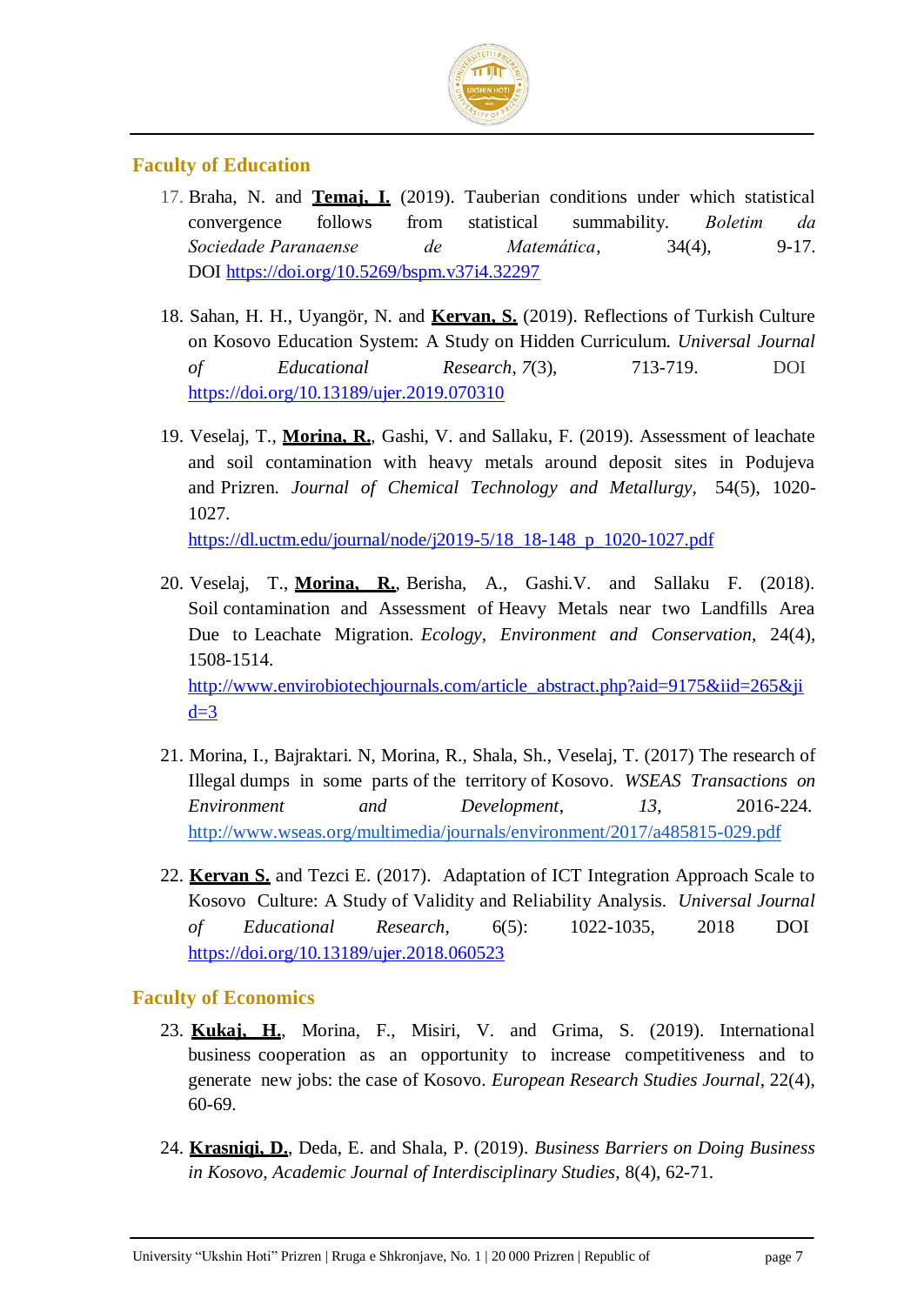

25. **Govori, F.** (2019). Personal income tax progression in Kosovo. *Academic Journal of Interdisciplinary studies*, 8 (3), 79-89. DOI [https://doi.org/10.36941/ajis-](https://doi.org/10.36941/ajis-2019-0007)[2019-](https://doi.org/10.36941/ajis-2019-0007) [0007](https://doi.org/10.36941/ajis-2019-0007)

University "Ukshin Hoti" Prizren | Rruga e Shkronjave, No. 1 | 20 000 Prizren | Republic of page 8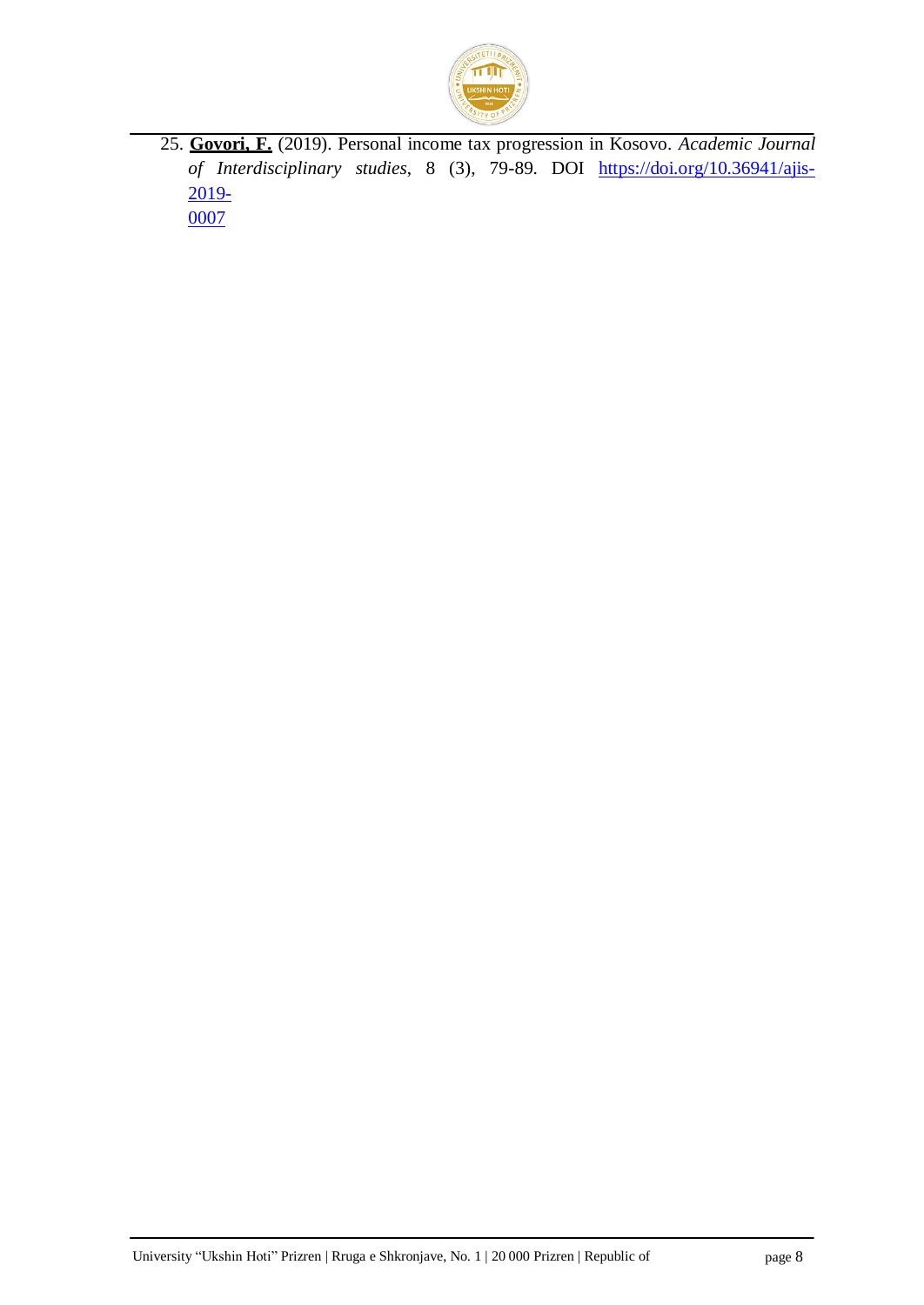

#### Faculty of Law

26. Kokaj, A., Maloku, B. and **Bajraktari, H.** (2019). A cost oriented model for defining the accurate level of pollution. *Ifac Papersonline,* 52(25), 19-22. DOI <https://doi.org/10.1016/j.ifacol.2019.12.439>

#### **Faculty of Philology**

- 27. Dibra, V. (2019). Absurdity in the Novel "The Great Winter" by Ismail Kadare. *Балканистичен Форум*, (2), 244-252.<https://www.ceeol.com/search/article-detail?id=764859>
- 28. Olluri, L. and **Sejdiu, S. (2018).** Code-switching of born bilingual Albanian-English children from zero to four years of age. *The International Journal of Early Childhood Learning*, 24(3), 1-15. DOI: [10.18848/2327-7939/CGP/v24i03/1-15](https://doi.org/10.18848/2327-7939/cgp/v24i03/1-15)

#### **1.3. Publications in EBSCO 2017-2019**

#### **Faculty of Computer Sciences**

- 1. **Susuri, A.**, Hamiti, M., Apostolova, M., and Mollakuqe, E., (2019). LTP-Based Validation of a Modified Linux Real-Time Environment. *International Journal on Information Technologies & Security*, 2 (11), 17-28. ISSN 1313-8251. [http://ijits](http://ijits-bg.com/contents/IJITS-No2-2019/2019-N2-02.pdf)[bg.com/contents/IJITS-No2-2019/2019-N2-02.pdf](http://ijits-bg.com/contents/IJITS-No2-2019/2019-N2-02.pdf)
- 2. **Mjaku, M.** and Ahmet Sh. (2018). Investigation of residual stresses and strain i[n](http://annals.fih.upt.ro/pdf-full/2018/ANNALS-2018-2-06.pdf) [high frequency longitudinal welded pipes.](http://annals.fih.upt.ro/pdf-full/2018/ANNALS-2018-2-06.pdf) *Annals of the Faculty of Engineering Hunedoara-International Journal of Engineering,* 16(2), 47-51. <http://annals.fih.upt.ro/pdf-full/2018/ANNALS-2018-2-06.pdf>
- 3. **Susuri, A.**, Hamiti, M., Selimi, B. and Luma, A. (2017). Emulating Software And Hardware Faults In A Modified Linux Real-Time Environment. *International Journal on Information Technologies and Security*, 9(4), 87-96. ISSN 1313-8251. <https://ijits-bg.com/contents/IJITS-No4-2017/2017-N4-07.pdf>

#### **Faculty of Life and Environmental Sciences**

4. **Gjokaj, E.**, Halimi, K., Gjonbalaj, M. and Leeds, S. (2017). Agricultural Finance in Kosovo. *Economic Alternatives*, 1, 79-88. [https://www.unwe.bg/uploads/Alternatives/Kosovo\\_ea\\_en\\_br\\_1\\_2017-4.pdf](https://www.unwe.bg/uploads/Alternatives/Kosovo_ea_en_br_1_2017-4.pdf)

#### **Faculty of Education**

5. **Bajrami, V.** (2019). Inclusive education in multicultural environments in Europe and Kosovo. *KNOWLEDGE - International Journal*, 32 (1), 113- 123. https://ikm.mk/ojs/index.php/KIJ/article/view/1413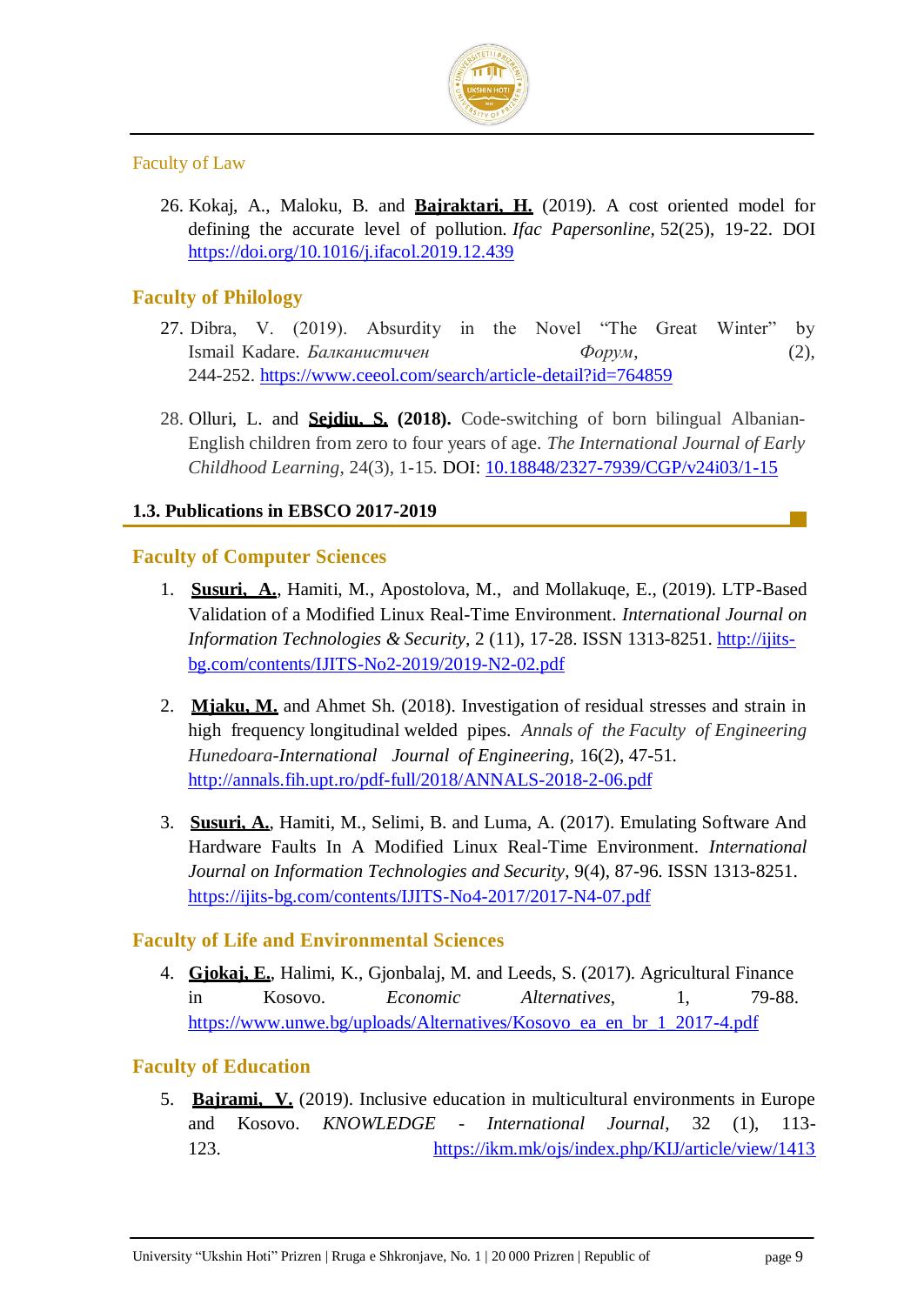

- 6. **Bajrami, V.** (2019). Comparison of inclusive policies and practices i some countries of the European Union and in Kosovo. *KNOWLEDGE - International Journal*, 31 (5), 1593-1598.<https://ikm.mk/ojs/index.php/KIJ/article/view/1315>
- 7. Potera, I. and **Mehmeti, F.** (2019). Relation between teacher` job satisfaction and their motivation for professional development. *Turkish Studies*, 14 (4), 2647- 2658. DOI<http://dx.doi.org/10.29228/TurkishStudies.23515>
- 8. Veselaj, T., **Morina, R.** and Sallauka, F. (2019). Assessment of physical chemical parameters of leachate from waste landfill in Kosovo. *Albanian J. Agric. Sci.* , 129- 136. https://ajas.ubt.edu.al/wp-content/uploads/2019/06/rifati.pdf
- 9. **Aljilji, A.**, Sivac, A., Velić, S. and Mahmutović, O. (2018). Hardness of the solder alloy Cu-In-Sb in dependence of the molar ratio of the components . *Bulletin of the Chemists and Technologists of Bosnia and Herzegovina*, 41-45. DOI https://doi.org[/10.13140/RG.2.2.34755.14881](https://www.researchgate.net/deref/http%3A%2F%2Fdx.doi.org%2F10.13140%2FRG.2.2.34755.14881?_sg%5B0%5D=1eJ2jWwjyG-LJ8UTy20CkTKh6M1aOSeN-LYgKXbmXaLZ8-GOwwmvDwk-PGoBn6ImV8M9dBlsVcfsHn1csnpAVODhwg.7ti7cWJwCIVwluxFwWHECZf13t5XmhB2NF7NCOl5y2quro6E6iDz_8SpzdKhQelyfu-shThPSJzvpE8hO3s9_g)
- 10. **Bajrami, V.** (2018). Inclusive Education Policies in Some EU Countries and the. *KNOWLEDGE - International Journal*, 23 (1), 45-54. <https://ikm.mk/ojs/index.php/KIJ/article/view/1480>
- 11. Kurejsepi, E. and **Bajrami, V.** (2018). The importance of recivingfeedbackin the proces of selfevaluation. *KNOWLEDGE – International Journal*, 23 (1), 191-193. <https://ikm.mk/ojs/index.php/KIJ/article/view/1502>
- 12. **Mehmeti, F**. and Tezci, E. (2018). Evaluation of the Sixth Grade Technology Teaching Curriculum in Kosovo. *Turkish Studies*, 13 (11), 933-960. DOI <http://dx.doi.org/10.7827/TurkishStudies.13210>
- 13. **Mehmeti, F.** and Tezci, E. (2018). Student views on the evaluation of sixh grade technology teaching curriculum in Kosovo. *Diyaktolog - Journal of National Social Sciences*, 251-273. DOI<http://dx.doi.org/10.22464/diyalektolog.211>

#### **Faculty of Economics**

- 14. **Nimani, A.** and **Kukaj, H.** (2018). Opportunities for economic development based on tourism potentials in Kosovo. *Knowledge International Journal*, 26(6), 1585-1589.
- 15. **Nimani, A.**, Hoxha, M., Dibra, V. and Spahija, D. (2019). 100% tax against Serbia and BiH, economic war or political-diplomatic pressure. *Knowledge International*  Journal, 35(1), 107-116. DOI<https://ikm.mk/ojs/index.php/KIJ/article/view/2336>
- 16. **Nimani, A.** and Zeqiraj, V. (2019). Opportunities for economic development based on tourism potentials in kosovo. *Knowledge International Journal*, 30(1), 263 - 266. DOI<https://ikm.mk/ojs/index.php/KIJ/article/view/763>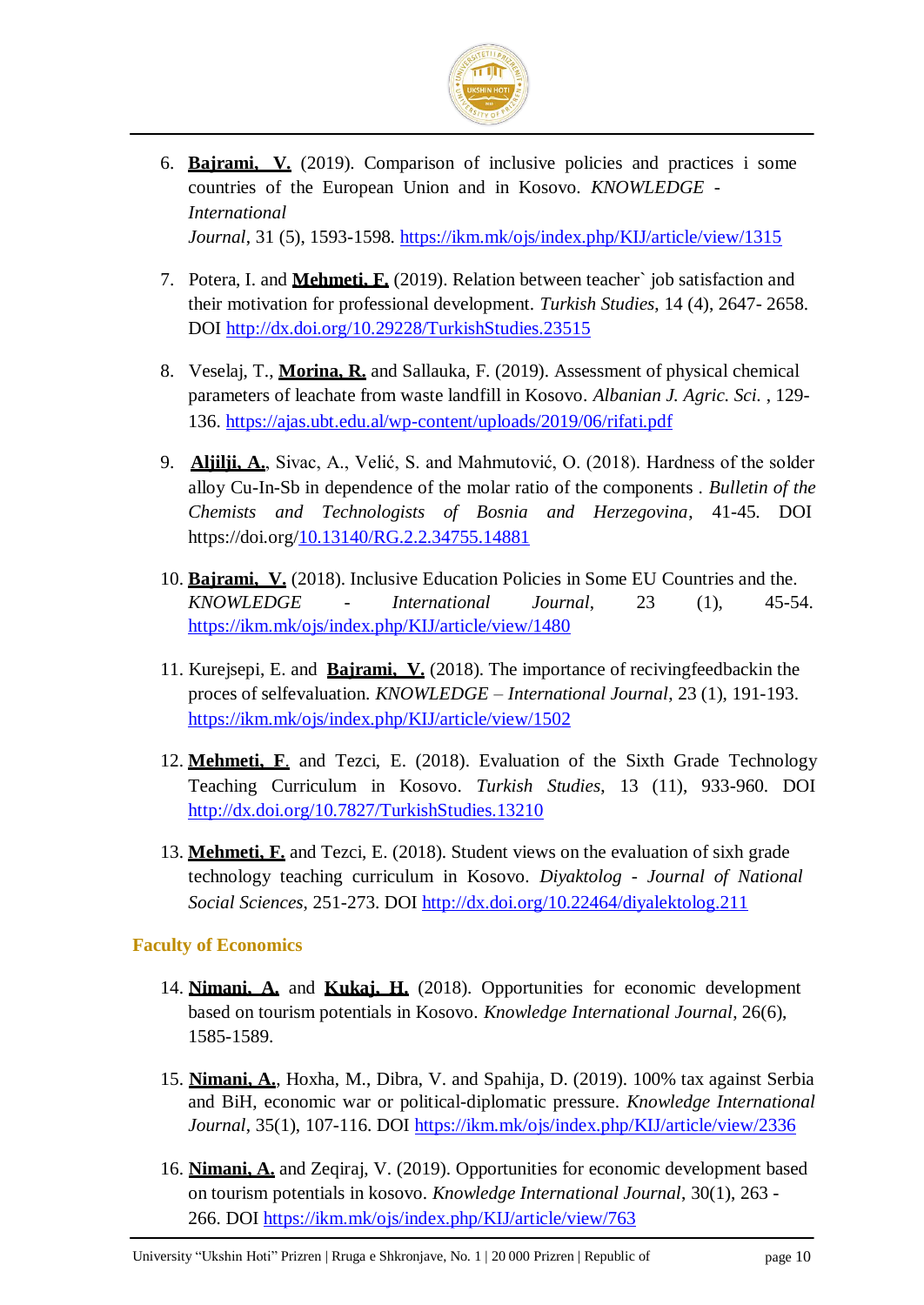

- 17. **Nimani, A.** and Zeqiraj, V. (2019). Opportunities for economic development based on tourism potentials in Kosovo. *Knowledge International Journal*, 26(6), 1585 - 1589. DOI<https://doi.org/10.35120/kij26061585N>
- 18. Dibra, V., **Nimani, A.** and Spahija, D. (2019). Empowering early childhood care, development and education. *35*(2), 483-486.
- 19. **Bajraktari, N.** and Ahmeti. A. (2018). Application of Marketing in Interest as a Factor of Development of Enterprises in Digital Economy. *Prizren Social Science Journal*, 2(2), 36- 51.

#### **Faculty of Law**

20. Kokaj, A., Maloku, B. and **Bajraktari, H.** (2019). A cost oriented model for defining the accurate level of pollution. *IFAC PapersOnLine*, 52(25), 19-22. DOI <https://doi.org/10.1016/j.ifacol.2019.12.439>

**1.4. Publications in WorldCat 2017-2019**

### **Faculty of Computer Sciences**

- 1. **Beshiri, A.** and **Susuri, A.** (2019). Dark Web and Its Impact in Online Anonymity and Privacy: A Critical Analysis and Review, *Journal of Computer and Communications (JCC)*, 7, 30-43. DOI<https://doi.org/10.4236/jcc.2019.73004>
- 2. **Baftiu N.** and **Krrabaj S.** (2019). Creating Prototype Virus Destroying Files and Texts on Any Computer. *Prizren Social Science Journal,* 3(1), 62- 66. DOI

<https://doi.org/10.32936/pssj.v3i1.78>

3. **Baftiu, N.**, Nuredini, A. and **Krrabaj, S.** (2019). Encrypted Data Service for Security Electronic Communications: Symmetric Crypto-Classic Definition. *Prizren Social Science Journal*, 3(3), 84-90. DOI <https://doi.org/10.32936/pssj.v3i3.120>

#### **Faculty of Life and Environmental Sciences**

4. Faiku, F., **Buqaj, L.** and Haziri, A. (2019), Phytochemicals and antioxidant study of teucrium chamaedrys (l.) Plant. *Agriculture and Forestr*y, 65(1), 137-145. DOI: [https://doi.org/10.17707/agricultforest.65.1.14.](https://doi.org/10.17707/agricultforest.65.1.14)

#### **Faculty of Education**

5. **Aljilji, A.** (2017). And applying the justification isotherma system in teaching. Journal of professional sciences. *Mesleki Bilimler Dergisi, 6*(2), 80- 84.<http://www.worldcat.org/oclc/8521620434>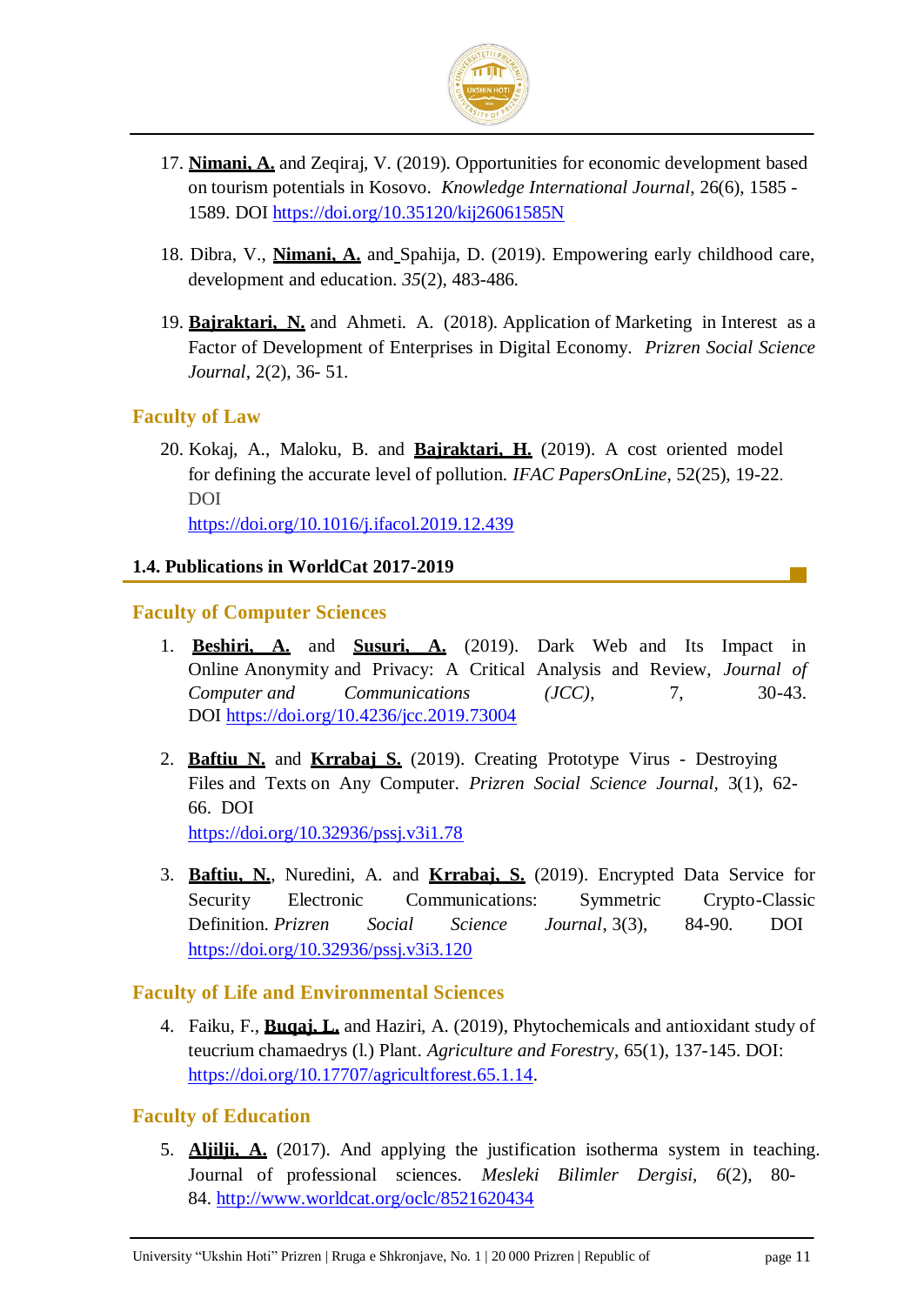

- 6. **Bajrami, V.** (2019). Inclusive education in multicultural enviromens in Europe and the Balkans. *Journal of Awarenes*, 4 (4), 455-466. DOI <https://doi.org/10.26809/joa.4.035>
- 7. **Morina, Sh.** (2019). Differentiated Teaching Strategies with Children with Learning Difficulties. *Prizren Social Science Journal, 3*(3), 261-274. DOI <https://doi.org/10.32936/pssj.v3i3.122>
- 8. **Morina, Sh.** (2019). The importance of pre-school institutional education in the overall development of children, in particular development of language and communication skills,  $v^2$  nr4. 139-146 DOI

<https://doi.org/10.33390/homeros.2.015>

- 9. **Morina, Sh.** and **Kervan, S.** (2019). Opinions and recommendations for inclusion training of teachers in Kosovo. *Uluslararası Hakemli Ekonomi Yönetimi Araştırmaları Dergisi (UHEYAD, 5*(18), 13- 28. [http://www.idealonline.com.tr/IdealOnline/lookAtPublications/paperDet](http://www.idealonline.com.tr/IdealOnline/lookAtPublications/paperDetail.xhtml?uId=92970)  [ail.xhtml?](http://www.idealonline.com.tr/IdealOnline/lookAtPublications/paperDetail.xhtml?uId=92970) [uId=92970](http://www.idealonline.com.tr/IdealOnline/lookAtPublications/paperDetail.xhtml?uId=92970)
- 10. **Shabani, F.**, Reshani A. (2017). Europe from challenges of war towards challenges of peace. *Academic Journal of Business, Administration, Law and Social Sciences (Austria) 3(3), 230-238*. [http://iipccl.org/wp](http://iipccl.org/wp-)content/uploads/2017/11/230-238.pdf
- 11. Turtulla, S. and **Lopar, E.B.** (2018). Identification of Common EFL Errors in Writings of Kosovar Freshmen. European Journal of Language and Literature Studies, 4(4), 31-41. DOI [http://dx.doi.org/10.26417/ejls.v4i4.p31-42](https://dx.doi.org/10.26417/ejls.v4i4.p31-42)
- 12. Tezci, E., Dilekli, Y., **Yildirim, S.**, **Kervan, S.** dhe **Mehmeti, F.** (2017). An anaylsis on pre-service teachers' teaching conception. Education Sciences NWSAES, 12(4), 163-176. DOI <http://dx.doi.org/10.12739/NWSA.2017.12.4.1C0676>
- 13. **Yıld ı rım, S .** and **Yıld ı rı m, M . M .** (2019). Investigation of Classroom Applications For Multicultural Education In Terms Of Various Variables. *Prizren Social Science Journal,* 3(1), 38-49.

<http://www.prizrenjournal.com/index.php/PSSJ/article/view/83/51>

#### **Faculty of Economics**

14. **Brajshori, B.** (2017). Financial Instruments and Interest Rates*. Journal of*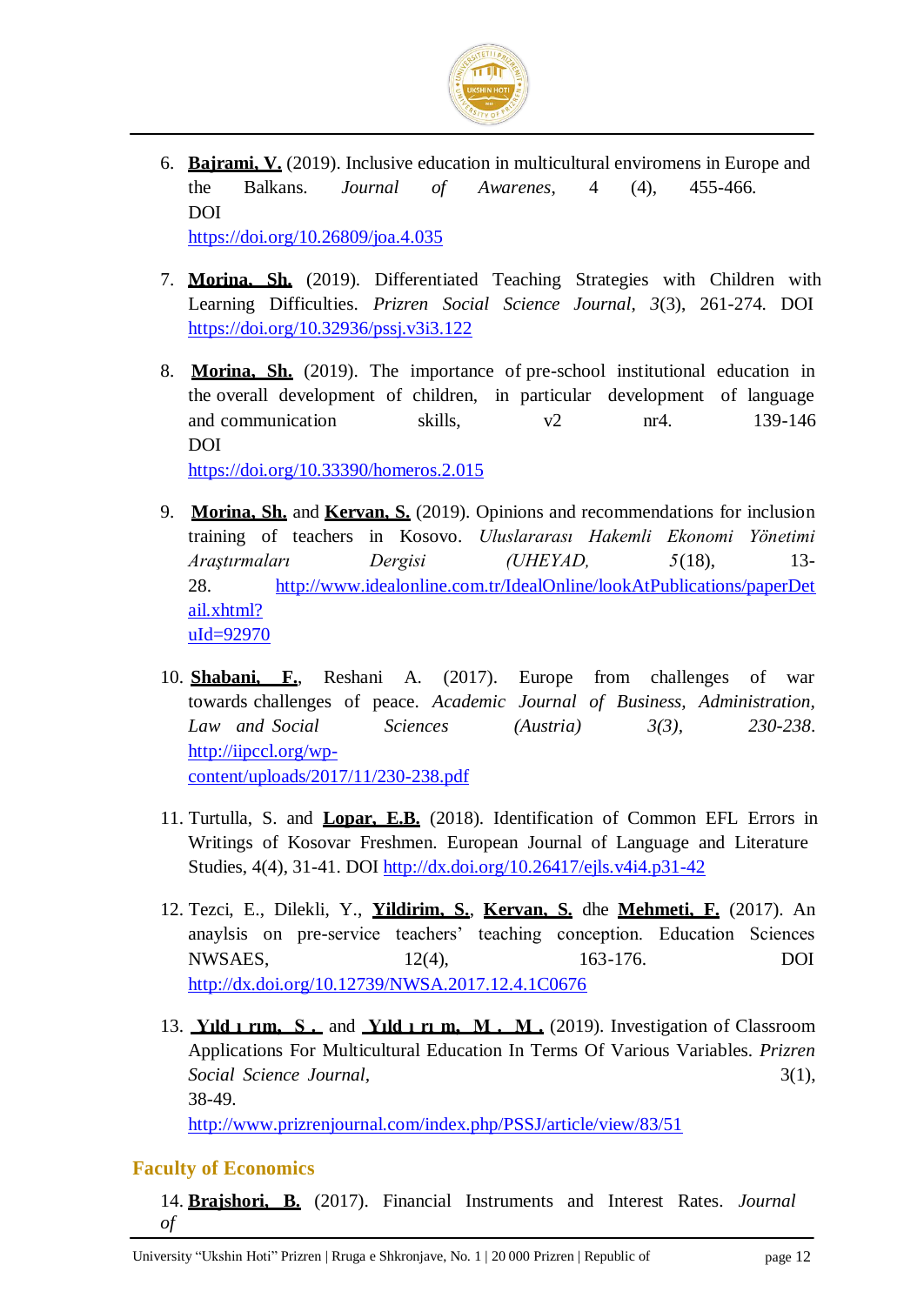

*European Academic Research*. Volume 3, 72-85.

15. **Krasniqi, D.** (2019) Participation of woman in the conduct of companies. *Prizren Social Science Journal*, 3(1), 32-37.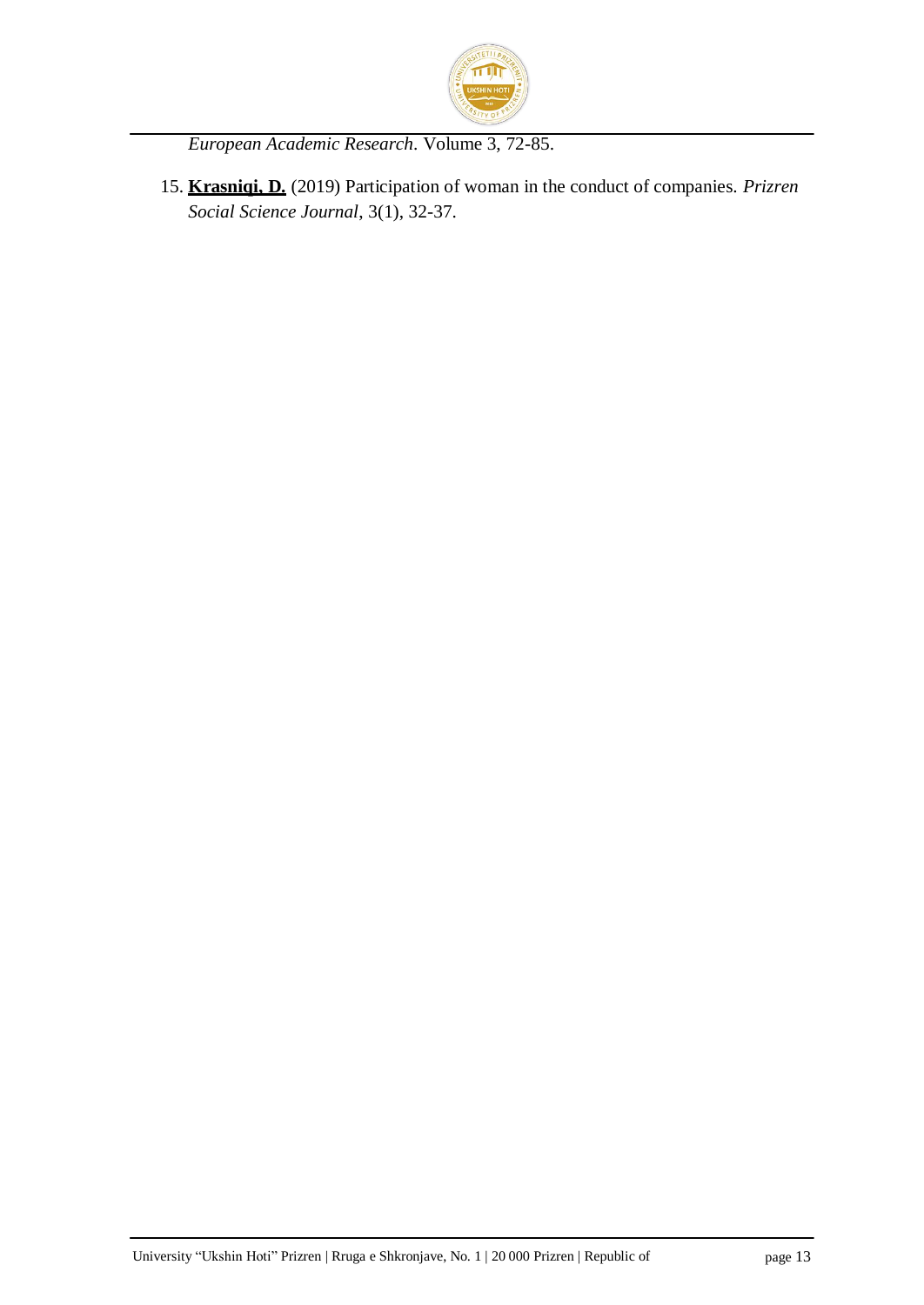

16. **Krasniqi, D.** and Vradari, L. (2018). Corporate Sustainability Indexes: Dow-Jones Index. *Journal Of Accounting, Finance And Auditing Studies*, 4(4), 1-10.

17. **Krasniqi, D** and **Vardari, L.** (2019). Turkey's Tourism Sector Impact on

Economic Growth, Social Sciences. *Management and Economics Journal*, 1(1), 13-20.

#### **Faculty of Law**

- 18. **Vuniqi D.** (2019). Independence, sovereignty, preponderance the prevalence and the territorial expansion of state power*. Prizren Social Science Journal*, 3(1), 78- 85. DOI<https://doi.org/10.32936/pssj.v3i1.89>
- 19. Selimi, F., **Aqifi, B.**, Shala, Xh. and Emini, A. (2019). Local Governance Comparative Reviews between the Republic of Macedonia and the Republic of Kosovo. *Acta Universitatis Danubius: Relationes Internationales,* 11(2), 70-95. [https://www.worldcat.org/title/local-governance](https://www.worldcat.org/title/local-governance-comparative-reviews-between-the-republic-of-macedonia-and-the-republic-of-kosovo/oclc/8349063484&referer=brief_results)[comparative-reviews-between](https://www.worldcat.org/title/local-governance-comparative-reviews-between-the-republic-of-macedonia-and-the-republic-of-kosovo/oclc/8349063484&referer=brief_results)[the-republic-of-macedonia-and-the-republic-of](https://www.worldcat.org/title/local-governance-comparative-reviews-between-the-republic-of-macedonia-and-the-republic-of-kosovo/oclc/8349063484&referer=brief_results)[kosovo/oclc/8349063484&referer=brief\\_results.](https://www.worldcat.org/title/local-governance-comparative-reviews-between-the-republic-of-macedonia-and-the-republic-of-kosovo/oclc/8349063484&referer=brief_results)
- 20. Berisha, F. and **Aqifi, B.** (2018). The Legal State and its Features in Modern Times. *Acta Universitatis Danubius: Juridica*, 14(3), 56-67. [https://www.worldcat.org/title/the-legal-state-and-its-features-in-modern](https://www.worldcat.org/title/the-legal-state-and-its-features-in-modern-times/oclc/8286270815&referer=brief_results)[times/oclc/8286270815&referer=brief\\_results.](https://www.worldcat.org/title/the-legal-state-and-its-features-in-modern-times/oclc/8286270815&referer=brief_results)
- 21. Nimani, P. **Aqifi, B.** and Çeku, O. (2018). Legal and Constitutional Aspects of Kosovo until the Dissolution of the Former Yugoslavia. *Acta Universitatis Danubius: Relationes Internationales*, 11(1), 112-125. [https://www.worldcat.org/title/legal-and-constitutional-aspects-of-kosovo](https://www.worldcat.org/title/legal-and-constitutional-aspects-of-kosovo-until-the-dissolution-of-the-former-yugoslavia/oclc/8349094239&referer=brief_results)[until-](https://www.worldcat.org/title/legal-and-constitutional-aspects-of-kosovo-until-the-dissolution-of-the-former-yugoslavia/oclc/8349094239&referer=brief_results)

[the-dissolution-of-the-former-yugoslavia/oclc/8349094239&referer=brief\\_results](https://www.worldcat.org/title/legal-and-constitutional-aspects-of-kosovo-until-the-dissolution-of-the-former-yugoslavia/oclc/8349094239&referer=brief_results)

#### **Faculty of Philology**

22. **Canaj**, **K.** (2019). *Bildungs- und (Fremd-) Sprachenpolitik in Kosova. Schwerpunkt: Deutsch als Fremdsprache*. Hamburg: Dr. Kovac. [https://www.worldcat.org/title/bildungs-und-fremd-sprachenpolitik-in-kosova-](https://www.worldcat.org/title/bildungs-und-fremd-sprachenpolitik-in-kosova-schwerpunkt-deutsch-als-fremdsprache/oclc/1143455674&referer=brief_results)

[schwerpunkt-deutsch-als-fremdsprache/oclc/1143455674&referer=brief\\_results](https://www.worldcat.org/title/bildungs-und-fremd-sprachenpolitik-in-kosova-schwerpunkt-deutsch-als-fremdsprache/oclc/1143455674&referer=brief_results)

#### **1.5. Publications in DOAJ 2017-2019**

#### **Faculty of Life and Environmental Sciences**

1. **Braha, K.**, Cupak, A., Qineti, A. and Pokrivčák, J. (2018). Food demand system in transition economies: Evidence from Kosovo. *Albanian Journal of*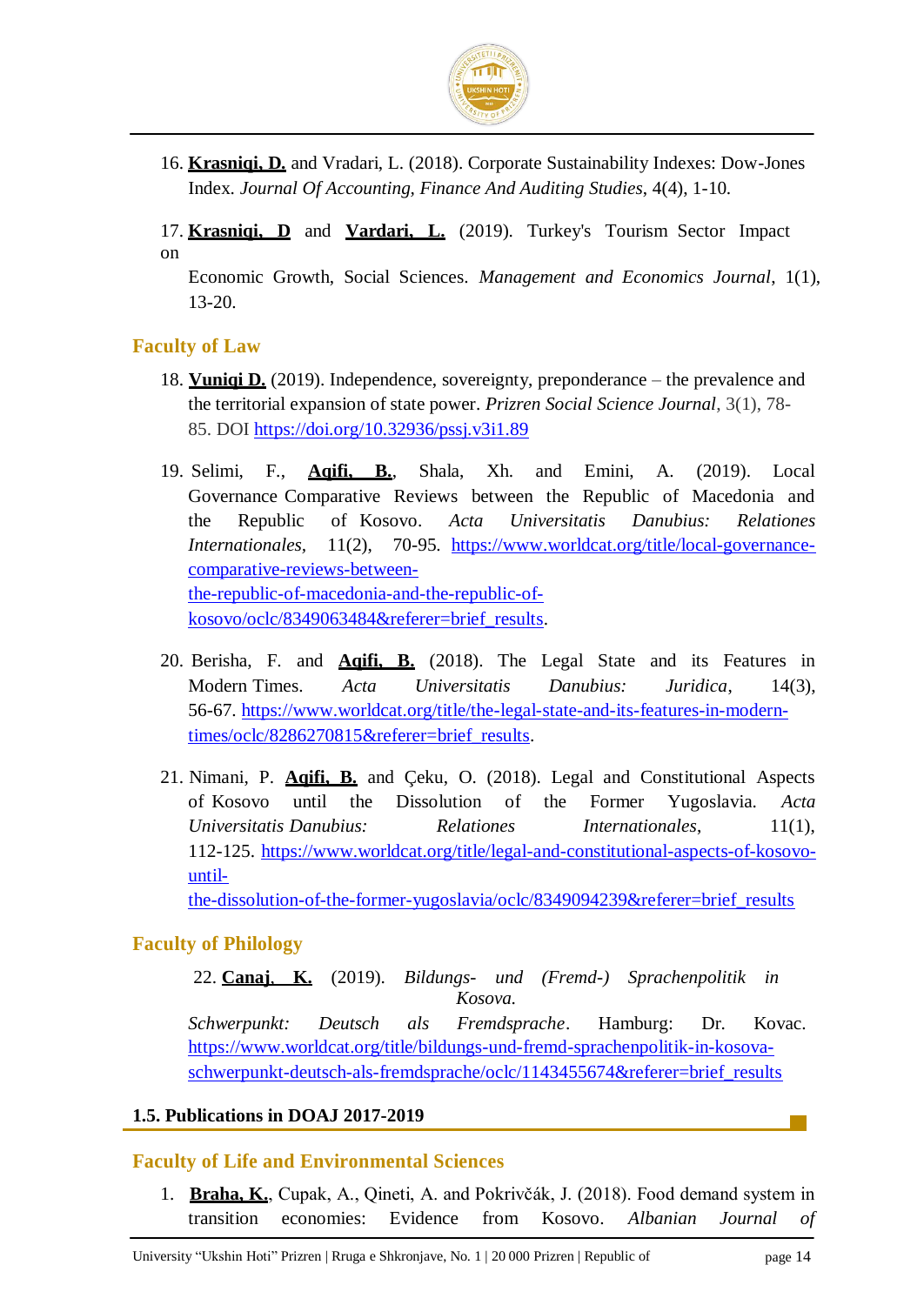

*Agricultural Sciences*, (SE), 746-758. [https://ajas.ubt.edu.al/food-demand-system](https://ajas.ubt.edu.al/food-demand-system-in-transition-economies-evidence-from-kosovo/)[in-transition-](https://ajas.ubt.edu.al/food-demand-system-in-transition-economies-evidence-from-kosovo/) [economies-evidence-from-kosovo/](https://ajas.ubt.edu.al/food-demand-system-in-transition-economies-evidence-from-kosovo/)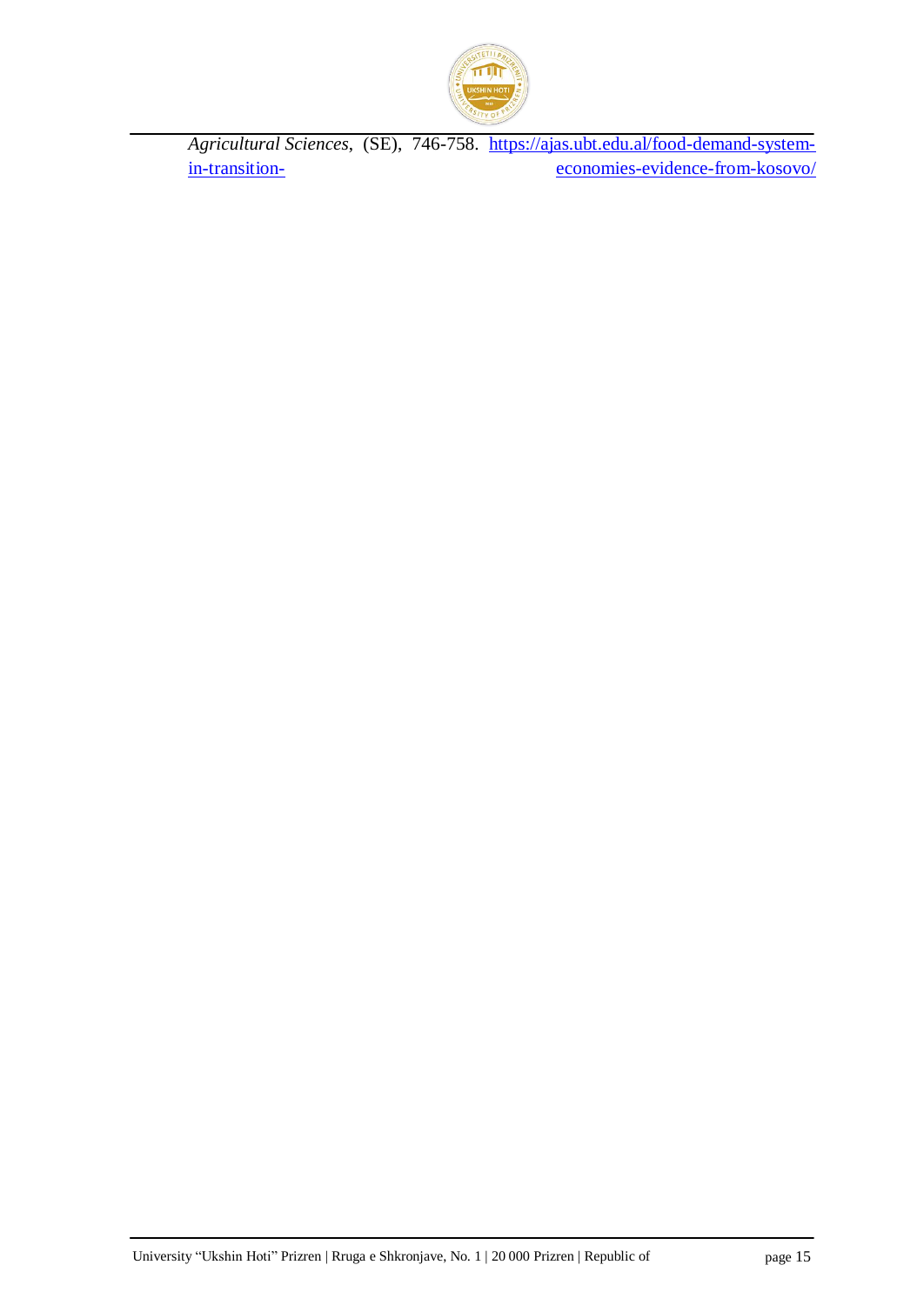

#### **Faculty of Education**

- 2. Musaj, A., Llugaxhiu, D. and **Morina, R.** (2017). Verification methods of Hazard Analysis and Critical Point System in diary industry. *Albanian Journal of Agricultural Sciences* [http://ajas.inovacion.al/verification-methods-of](http://ajas.inovacion.al/verification-methods-of-hazard-analysis-and-critical-point-system-in-diary-industry/?fbclid=IwAR2nesdGi06ILM3SfMaPM0JUwrarrLD9akt1u310ZFz3fHmxkL74FiodTU8)[hazard-](http://ajas.inovacion.al/verification-methods-of-hazard-analysis-and-critical-point-system-in-diary-industry/?fbclid=IwAR2nesdGi06ILM3SfMaPM0JUwrarrLD9akt1u310ZFz3fHmxkL74FiodTU8) [analysis-and-critical-point-system-in-diary](http://ajas.inovacion.al/verification-methods-of-hazard-analysis-and-critical-point-system-in-diary-industry/?fbclid=IwAR2nesdGi06ILM3SfMaPM0JUwrarrLD9akt1u310ZFz3fHmxkL74FiodTU8)[industry/?fbclid=IwAR2nesdGi06ILM3SfMaPM0JUwrarrLD9akt1u310ZFz3fHmx](http://ajas.inovacion.al/verification-methods-of-hazard-analysis-and-critical-point-system-in-diary-industry/?fbclid=IwAR2nesdGi06ILM3SfMaPM0JUwrarrLD9akt1u310ZFz3fHmxkL74FiodTU8) [kL74FiodTU8](http://ajas.inovacion.al/verification-methods-of-hazard-analysis-and-critical-point-system-in-diary-industry/?fbclid=IwAR2nesdGi06ILM3SfMaPM0JUwrarrLD9akt1u310ZFz3fHmxkL74FiodTU8)
- 3. **Morina, R.,** Hyseni, B. and Musaj, A. (2017). Effects of nitrates and chilli peppers on stability of meat products. *Albanian Journal of Agricultural Sciences*, 2, 81 – 84. [http://ajas.inovacion.al/effects-of-nitrates-and-chilli-peppers-on-stability-of](http://ajas.inovacion.al/effects-of-nitrates-and-chilli-peppers-on-stability-of-meat-)[meat-pro](http://ajas.inovacion.al/effects-of-nitrates-and-chilli-peppers-on-stability-of-meat-)ducts/?fbclid=IwAR1P66MVgFMU4tCTAEd-9n2WvgcCrtDJni99FE4hQT4kMDQhMOTyaMGcN94

4. **Yıld ı rım, M. M.** and Gür, H. (2018). Investigation of the Solutions of Prizren

University, Education Faculty Teachers Mathematics Problems. *Prizren Social Science Journal,* 69-78. [https://doi.org/10.32936/pssj.v2i3.66.](https://doi.org/10.32936/pssj.v2i3.66)

#### **Faculty of Economics**

5. **Kukaj, H.** and Prenaj, B. (2018). The internal processing as an opportunity to increase competitiveness and to generate new jobs: the case of Kosovo. *Revista Eletrônica de Humanidades do Curso de Ciências Sociais da UNIFAP*, DOI

<https://doi.org/10.18468/pracs.2018v11n2.p229-238>

#### **Faculty of Law**

6. Dukoski, S. and **Aqifi, B.** (2017). The Price and Determination of the Price in the Sales Agreement. *Acta Universitatis Danubius: Juridica*; 13(2), 113-121. <https://doaj.org/article/cfd8b81044d74e07a1043ba1fec29eb8>

#### **Faculty of Philology**

- 7. **Kafexholli, T.V.** and Millaku, Xh. (2019). The Narrative and Sublime in Kuteli's Prose. *SSRN papers*. DOI [http://dx.doi.org/10.2139/ssrn.3380965](https://dx.doi.org/10.2139/ssrn.3380965)
- 8. **Shala, F.** (2018). Life Contribution of Academic Prof. Dr. Gjovalin Shkurtaj to th[e](https://www.worldcat.org/title/life-contribution-of-academic-prof-dr-gjovalin-shkurtaj-to-the-albanian-language-university-texts/oclc/1080570350&referer=brief_results) [Albanian Language University Texts.](https://www.worldcat.org/title/life-contribution-of-academic-prof-dr-gjovalin-shkurtaj-to-the-albanian-language-university-texts/oclc/1080570350&referer=brief_results) *Prizren Social Science Journal,* 2(3), 63-68. DOI<https://doi.org/10.32936/pssj.v2i3.64>
- 9. Shala, F. (2019). Language Inequality and the Use of Standard Language. *Prizren Social Science Journal*, *3*(1), 1-5. DOI [https://doi.org/10.32936/pssj.v3i1.73.](https://doi.org/10.32936/pssj.v3i1.73)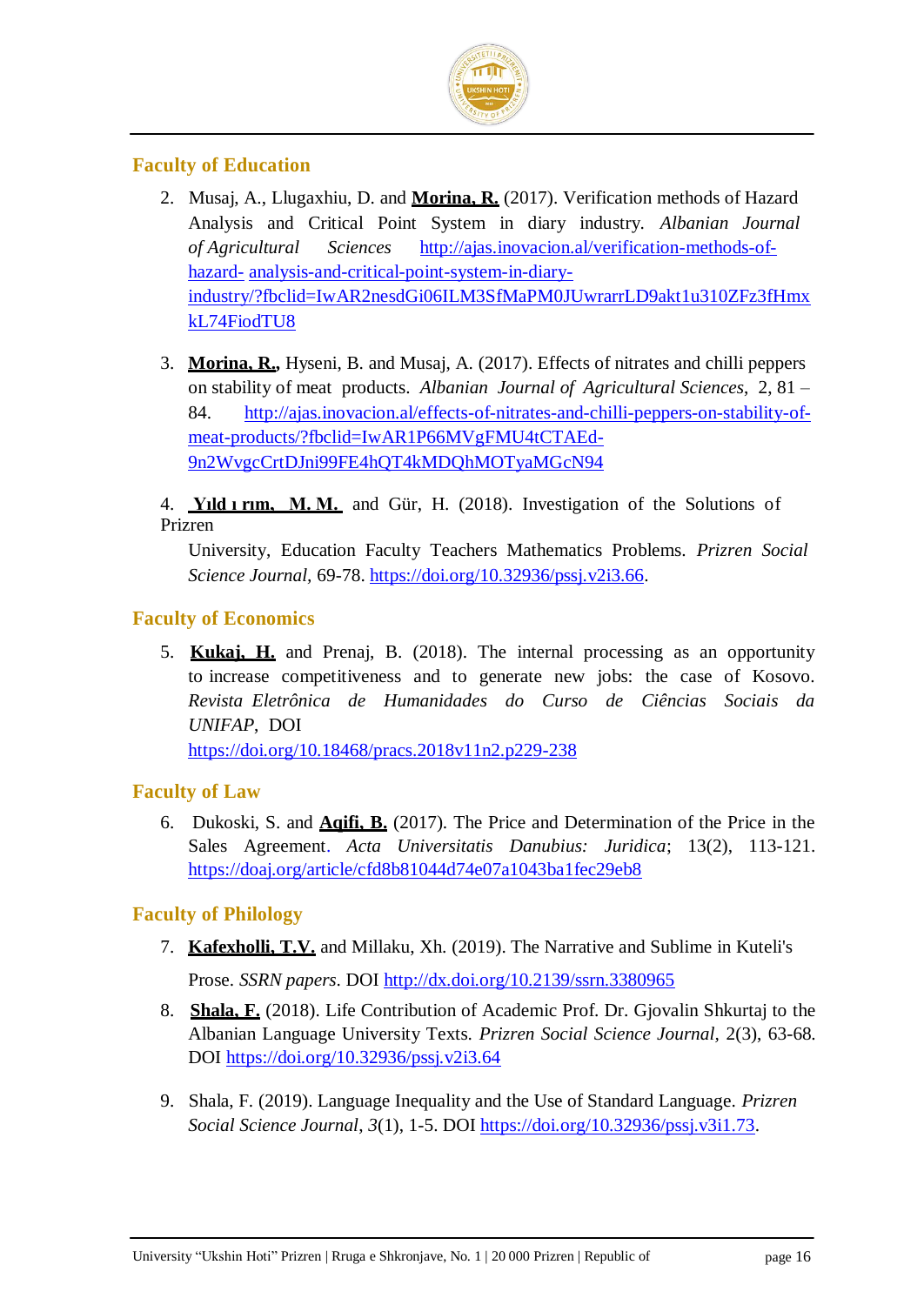

#### **2. Publications in journal determined by the University Senate 2017-2019**

#### **Faculty of Economics**

1. **Alishani, A.** (2019). The Impact of Support Policies on Technical Efficiency of

Farms in Kosovo. *Review of Agricultural and Applied Economics (RAAE),* 22(2), 46-54. DOI<https://doaj.org/article/2013b0607b4c49069abbf850c0887961>

- 2. **Krasniqi, D.** Participation of woman in the conduct of companies. *Prizren Social Science Journal*, 3(1), 32-37. [https://www.ceeol.com/search/article](https://www.ceeol.com/search/article-detail?id=763119)[detail?id=763119.](https://www.ceeol.com/search/article-detail?id=763119)
- 3. **Krasniqi, D.**, Vradari, L. (2018). Corporate Sustainability Indexes: Dow-Jones Index*. Journal Of Accounting, Finance And Auditing Studies*, 4(4), 1-10.
- 4. **Krasniqi, D.** and Vradari, L. (2019). Turkey's Tourism Sector Impact on

Economic Growth. *Social Sciences, Management and Economics Journal*, 1, (1), 13-20.

#### **Faculty of Philology**

- 5. **Beqiraj, Xh.** (2019). Rreth ndihmesave të Androkli Kostallarit në lëmin e fjalëformimit. *Revista shkencore Perla*, 85/2, Tiranë, p. 135-138.
- 6. **Beqiraj, Xh.** (2017). Çështje të trajtimit semantik të mbiemrave në gramatikat e shqipes. Grin Verlag, Deutschland, p. 9.
- 7. **Krusha, I.** (2018). An Orthographic Failure Analysis in Written German of Students. *Prizren Social Science Journal*, 2(2), 144-153. <http://www.prizrenjournal.com/index.php/PSSJ/article/view/48/30>
- 8. **Millaku, Sh.** (2018). The role and the operation of Albanian language in Balkans. *European Journal of Literature, Language and Linguistics Studies*, 2(2), 22-34.
- 9. **Millaku, Sh**. and Millaku, Xh. (2017). The contrast and the function of the gender Albanian to English language*. European Journal of English Language Teaching*, 2(4), 16-38.
- 10. **Millaku, Sh.** (2017). The function of simple sentence between Albanian and English. *European Journal of Foreign Language Teaching*, 2(1), 169-186.

11. **Millaku, Sh.** (2017). Generative words of Albanian and English sentence.

*European Journal of Literature, Language and Linguistics Studies*, 1(2), 1-21.

12. **Millaku, Sh.** (2017) Inclusion and the historical development of the Albanian generative concepts. *European Journal of Foreign Language Teaching*, 2(3), 65-75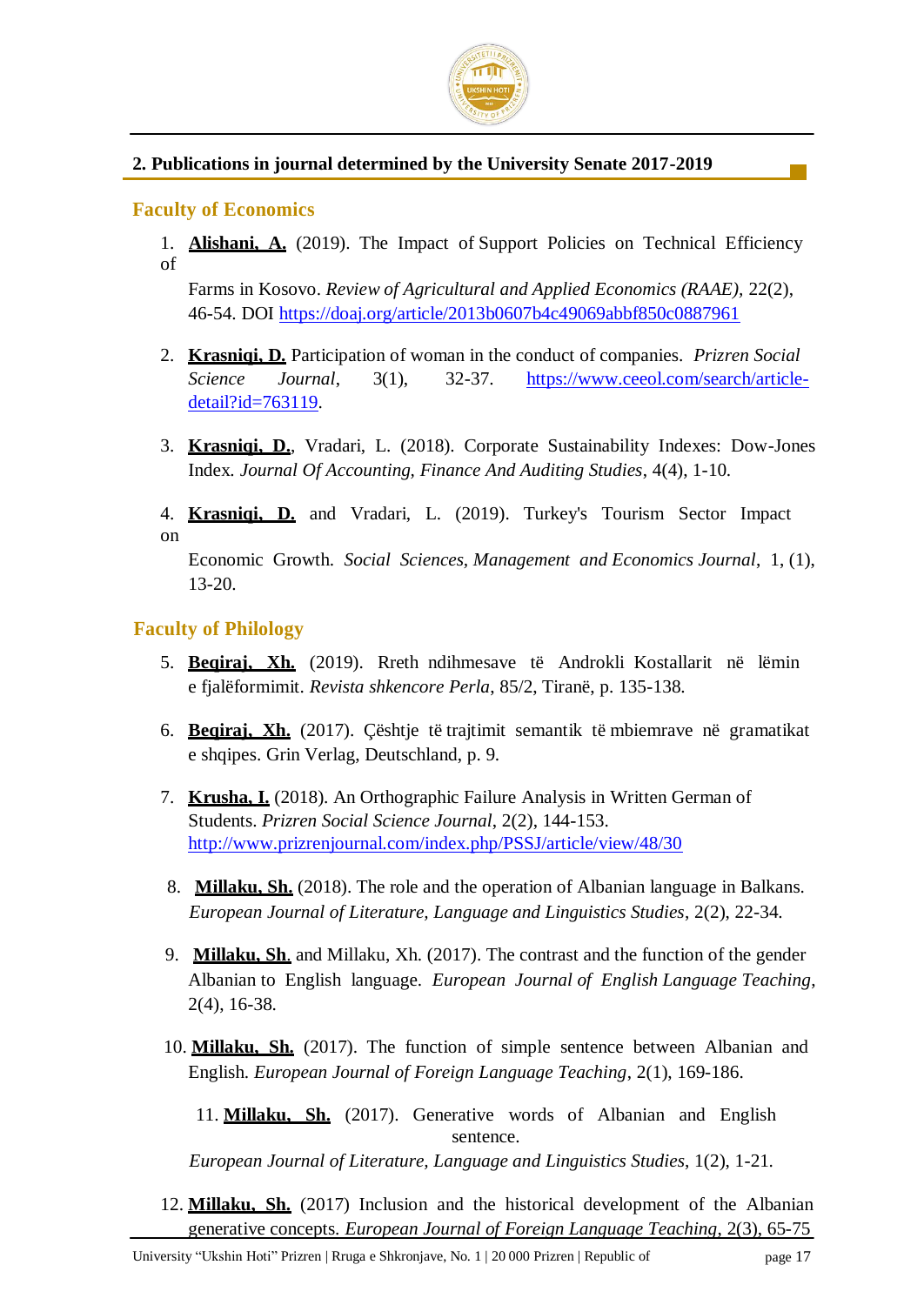

13. **Millaku, Sh.** (2019). The gjenerative compounds–Albanian and English. *European Journal of Applied Linguistics Studies*.

#### **3. Publications in platforms determined by the Faculty Council 2017-2019**

#### **Faculty of Education**

- 1. **Alidema, A**. (2019). Përdorimi i gjuhës standarde në mediat audiovizive nëKosovë. International Journal of Albanology, 232-238.<https://eprints.unite.edu.mk/330/>
- 2. **Aljilji, A.** (2017). AW value and its justification in teaching chemistry. *Journal of European Academic,* 3, 25-32. [http://www.jear](http://www.jear-eu.com/Articles/4/Images/24-03-2017/77377_JEAR_3rd_EDITION.pdf)[eu.com/Articles/4/Images/24-](http://www.jear-eu.com/Articles/4/Images/24-03-2017/77377_JEAR_3rd_EDITION.pdf) [03-2017/77377\\_JEAR\\_3rd\\_EDITION.pdf](http://www.jear-eu.com/Articles/4/Images/24-03-2017/77377_JEAR_3rd_EDITION.pdf)
- 3. **Bajrami, V.** (2018). Education for students with special educational needs in

Europe and. *Research in Education and Rehabilitation*, 1(2), 66- 73.<http://erf.untz.ba/web/wp-content/uploads/2019/02/RER-1-2.pdf>

- 4. **Bajrami, V.** (2017). Inclusive Education System in Europe and in Kosovo. *Meslekibilimleridergisi*, 6(2), *134-142.* <https://dergipark.org.tr/tr/pub/mbd/issue/40631/488035>
- 5. **Kervan, S.** and **Morina, Sh. (2018).** Examination Of The Self-Efficacy Of Teacher Candidates In Kosovo Regarding Teaching Principles And Methods. *European Journal of Education Studies*. DOI [10.5281/Zenodo.1249050.](https://doi.org/10.5281/Zenodo.1249050)
- 6. **Kervan S.** (2017). Evaluation Of Kosovo Primary Education Programs In Terms Of Cultural Diversity. *Prizren Social Science Journal*, 1(1), 67-73. <https://www.ceeol.com/search/article-detail?id=621471>
- 7. **Mehmeti, F.** and Osmani, Q. (2017). The Secondary / Higer Education Environment and the Academic Exprerience as an Articulation of Dominant Learning Styles of Students. *Mesleki Bilimler Dergisi makaleleri*, 6(2), 155-161.

<https://dergipark.org.tr/tr/pub/mbd/issue/40631/488621>

8. **Yıld ı rım, S .** and Tezci, E. (2017). Teachers` Conceptual Knowledge, Levels of Knowledge and Classroom Practices For Multicultural Education: Developing a Scale. *International Periodical for the Languages, Literature and History of*

*Turkish, 12(18), 719-736.* Doi: <http://dx.doi.org/10.7827/TurkishStudies.12182>

#### **Faculty of Economics**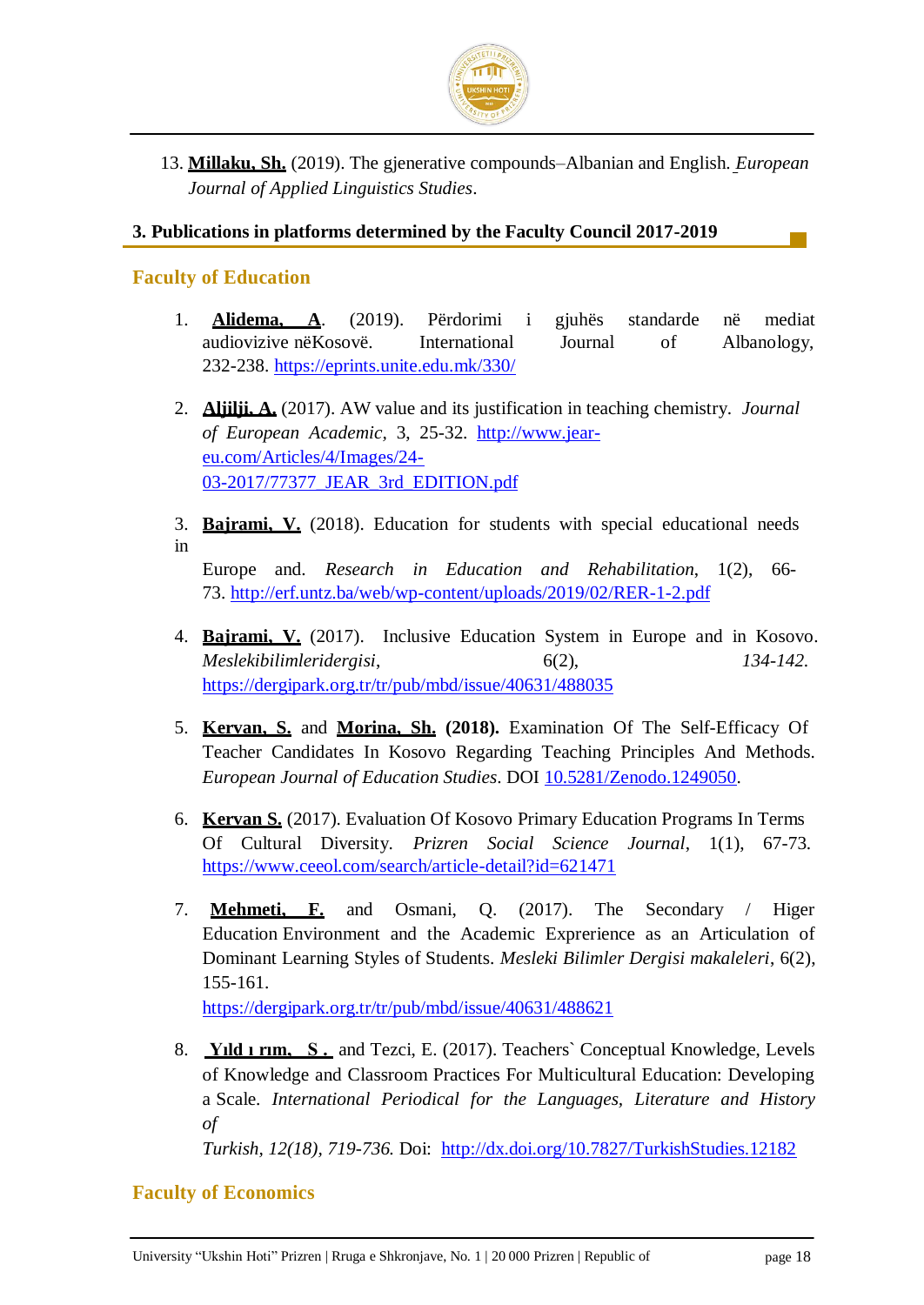

9. **Hoti, H.** and **Hoxha, R.** and Ahmeti, R. (2019) Importance of Kosovo Diaspora in Economic Development (April 4-5, 2019). *International Scientific Journal 'Monte',* 1(1), DOI 10.33807/monte.1.201904231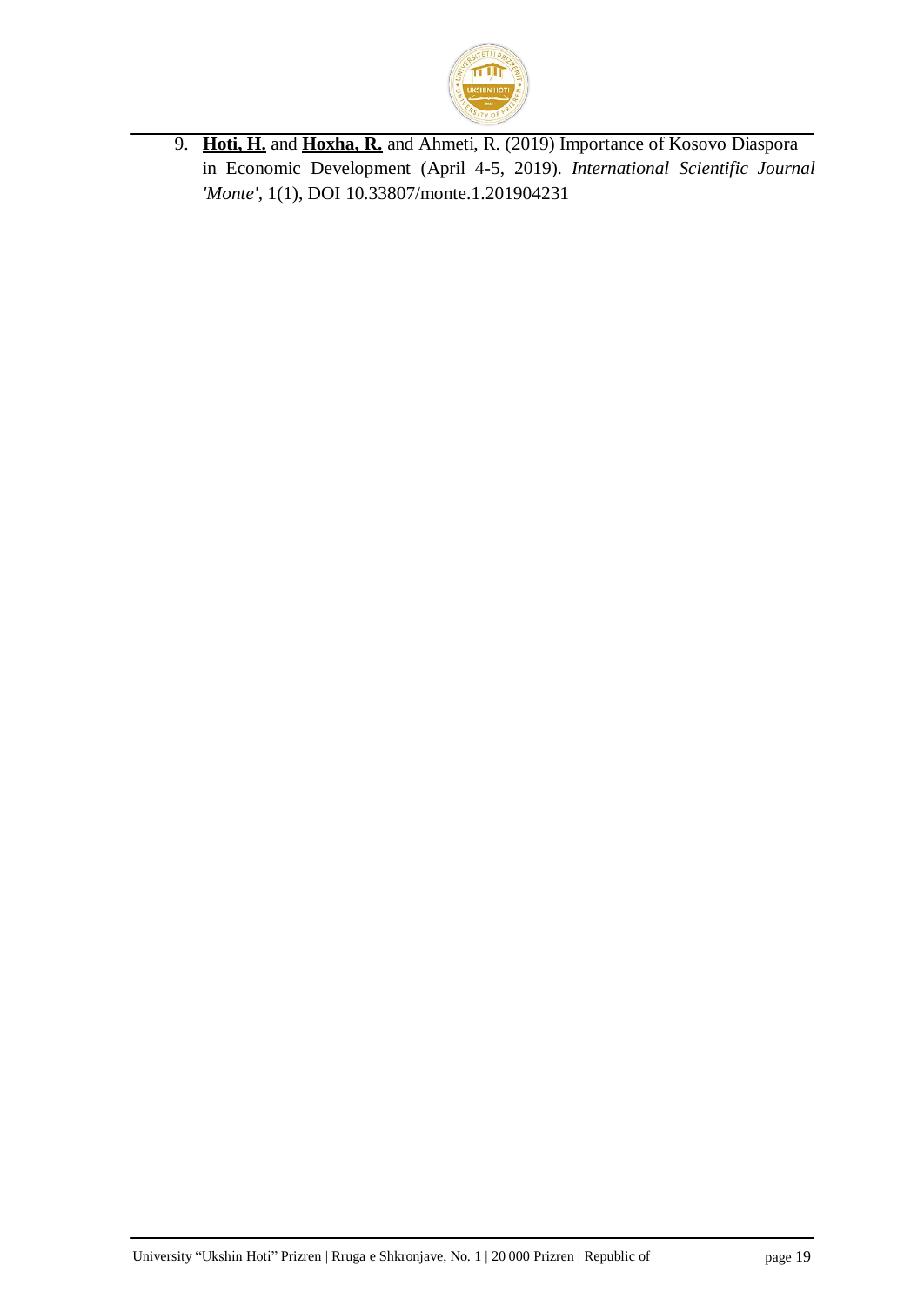

#### **Faculty of Law**

10. **Aqifi, B.** and Emini, A. (2017). The influence of Roman law and the historical development of the rright of ownership in the Balkan countries, with specific reference to the Republic of Macedonia. *Ius Romanum*, 2, 565-581. [https://heinonline.org/HOL/LandingPage?handle=hein.journals/iusrom2017&div](https://heinonline.org/HOL/LandingPage?handle=hein.journals/iusrom2017&div=66&id=&page)

 $=66\&id=\&page=$ 

- 11. **Aqifi, B.** and Emini, A. (2018). Marriage according to the code of justinian and the code of Lekë Dukagjini. *Ius Romanum*. No: 299- 307. [https://heinonline.org/HOL/LandingPage?handle=hein.journals/iusrom2018&div](https://heinonline.org/HOL/LandingPage?handle=hein.journals/iusrom2018&div=50&id=&page)  $=50$ &id=&page=
- 12. **Aqifi, B.** and Emini, A. (2019). The system of inheritance according to the Canon of Lekë Dukagjini*. Ius Romanum*, 2, 793- 798. [https://heinonline.org/HOL/LandingPage?handle=hein.journals/iusrom2019&div](https://heinonline.org/HOL/LandingPage?handle=hein.journals/iusrom2019&div=81&id=&page)  $=81$ &id=&page=
- 13. **Kryeziu, K.** (2019). Reflketimi i Kushtetutës së Shteteve të Bashkuara të Amerikës në Kushtetutën e Republikës së Kosovës. *Revistë Juridiko-Sociale Justiniani II*, 1/2019, 4-11. [https://uni](https://uni-prizren.com/repository/docs/JURIDIK_27.07.2015/revista/Revista_Nr.1.pdf)[prizren.com/repository/docs/JURIDIK\\_27.07.2015/revista/Revista\\_Nr.1.pdf](https://uni-prizren.com/repository/docs/JURIDIK_27.07.2015/revista/Revista_Nr.1.pdf)
- 14. **Susuri, D.** (2019). Relacioni kushtetues i Presidentit të Republikëssë Kosovës me sistemin e drejtësisë. *Revistë Juridiko-Sociale Justiniani II*, 1/2019, 101-109. [https://uni](https://uni-prizren.com/repository/docs/JURIDIK_27.07.2015/revista/Revista_Nr.1.pdf)[prizren.com/repository/docs/JURIDIK\\_27.07.2015/revista/Revista\\_Nr.1.pdf](https://uni-prizren.com/repository/docs/JURIDIK_27.07.2015/revista/Revista_Nr.1.pdf)
- 15. **Vuniqi, D.** (2019). Hipertrofia Kushtetuese-Ligjore Sfidë për Rininë e Kosovës. *Revistë Juridiko-Sociale Justiniani II*, 1/2019, 60-63. [https://uni](https://uni-prizren.com/repository/docs/JURIDIK_27.07.2015/revista/Revista_Nr.1.pdf)[prizren.com/repository/docs/JURIDIK\\_27.07.2015/revista/Revista\\_Nr.1.pdf](https://uni-prizren.com/repository/docs/JURIDIK_27.07.2015/revista/Revista_Nr.1.pdf)
- 16. **Beshi, S.** (2019). Buxheti dhe roli i Parlamentit në Procedurën Buxhetore me këndvështrim të Posaçëm në Kosovë. *Revistë Juridiko-Sociale Justiniani II*, 1/2019. [https://uni-](https://uni-prizren.com/repository/docs/JURIDIK_27.07.2015/revista/Revista_Nr.1.pdf)

[prizren.com/repository/docs/JURIDIK\\_27.07.2015/revista/Revista\\_Nr.1.pdf](https://uni-prizren.com/repository/docs/JURIDIK_27.07.2015/revista/Revista_Nr.1.pdf)

17. Spahiu, N., **Bajraktari, H.** and Lata, F. (2017). Distinction of Bankruptcy Proceedings between Financial Institutions and Business Organizations in Kosovo. *Interdisiplinary Journal of Research and Development*, 4(2), 111- 120. [https://www.uamd.edu.al/new/wp-content/uploads/2017/12/Naim-](https://www.uamd.edu.al/new/wp-content/uploads/2017/12/Naim-SPAHIU1-Halim-BAJRAKTARI2-Florin-LATA.pdf)[SPAHIU1-](https://www.uamd.edu.al/new/wp-content/uploads/2017/12/Naim-SPAHIU1-Halim-BAJRAKTARI2-Florin-LATA.pdf)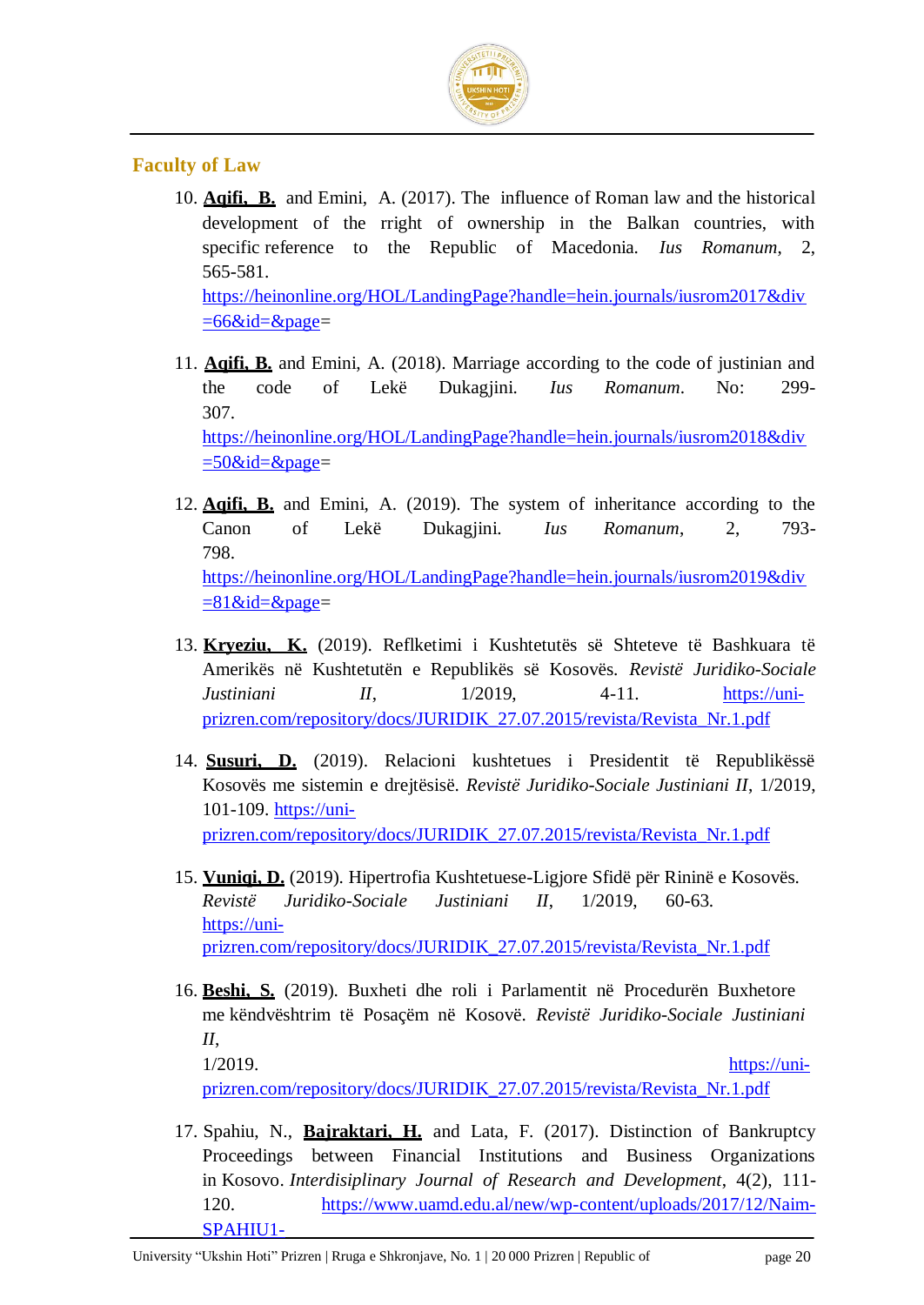

[Halim-BAJRAKTARI2-Florin-LATA.pdf](https://www.uamd.edu.al/new/wp-content/uploads/2017/12/Naim-SPAHIU1-Halim-BAJRAKTARI2-Florin-LATA.pdf)

18. **Bajraktari, H.** (2017). The Protection of Human Rights in Kosovo as a Factor in Development of the Country. *International Scientific Journal "Criminal*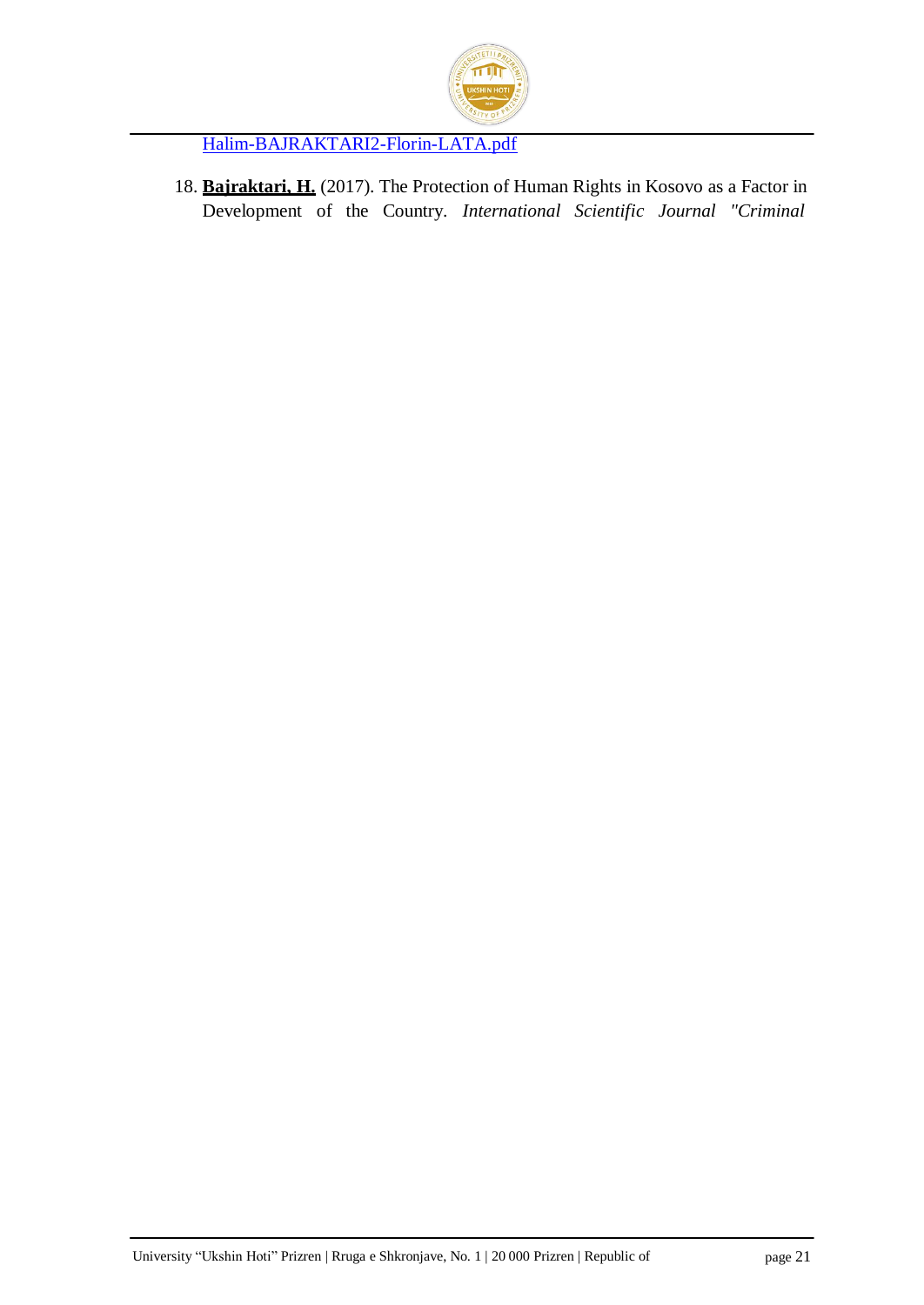

*legislation between tradition and the challenges of actuality".* [https://papers.ssrn.com/sol3/papers.cfm?abstract\\_id=3314725](https://papers.ssrn.com/sol3/papers.cfm?abstract_id=3314725)

19. Spahiu, N., **Bajraktari, H.** and Shterbani, Sh., (2019). Terrorism as a threat and challenge of peace and Security in the 21st. *Proceedings of the International Scientific Conference 'Contemporary Concepts of Crisis Management.* SSRN *link:* [https://papers.ssrn.com/sol3/papers.cfm?abstract\\_id=3307341](https://papers.ssrn.com/sol3/papers.cfm?abstract_id=3307341)

#### **Faculty of Philology**

- 20. **Shala, F.** (2018). Life Contribution of Academic Prof. Dr. Gjovalin Shkurtaj to the Albanian Language University Texts. *Prizren Social Science Journal,*   $2(3)$ , 63-68. DOI<https://doi.org/10.32936/pssj.v2i3.64>
- 21. **Shala, F.** (2019). Language Inequality and the Use of Standard Language. *Prizren Social Science Journal*, *3*(1), 1-5. DOI [https://doi.org/10.32936/pssj.v3i1.73.](https://doi.org/10.32936/pssj.v3i1.73)
- 22. **Kafexholli, T.** (2019). *Aspekte gjuhësore në prozën kuteliane,* Konferencë gjuhësore në Universitetin e Prizrenit, 6 maj 2019, Prizren, f.65. ISBN 978-9951- 767-26-2
- 23. **Kafexholli, T.** (2017). Fakti dhe fiksioni në plan krahasues mes tre shkrimtarëve dhe tri regjioneve gjuhësore ballkanike. *Seminari XXXVI Ndërkombëtar për gjuhën, letërsinë dhe kulturën shqiptare*, Prishtinë, p. 233. ISSN 2521-3679. [https://filologjia.uni-pr.edu/getattachment/Seminari/Programi-i-Seminarit-](https://filologjia.uni-pr.edu/getattachment/Seminari/Programi-i-Seminarit-XXXVI-(me-abstrakte)--varianti-i-fundit.pdf.aspx)[XXXVI-\(me-abstrakte\)--varianti-i-fundit.pdf.aspx](https://filologjia.uni-pr.edu/getattachment/Seminari/Programi-i-Seminarit-XXXVI-(me-abstrakte)--varianti-i-fundit.pdf.aspx)
- 24. **Krusha, I.** (2019). Fjalitë dëftore dhe format e paraqitjes së tyre në gjuhën gjermane dhe shqipe – një analizë kontrastive. Shqipja e sotme dhe marrëdhëniet e saj me gjuhët e tjera. Prizren: Universiteti "Ukshin Hoti", ISBN 978-9951-767- 26-2.

#### **4. Publications in platforms determined by the Department 2017-2019**

#### **Faculty of Law**

- 1. **Aqifi, B.**, Emini, A. and **Vllahna. K.** (2018). Acquiring ownership over real estate the right to long-term lease in construction land. International Dialogue 'East-West', 5(2), 253-260. <https://biblioteca.sagrado.edu/eds/detail?db=bsu&an=131451206&isbn=18579299>
- 2. Dragaj, A and **Aqifi, B.** (2019). Criminal law protection of intellectual property rights under the regulation. *International Dialogue 'EAST-WEST'*,  $6(2)$ , 145-150. [https://www.masader.om/eds/detail?db=bsu&an=137580255&isbn=18579299.](https://www.masader.om/eds/detail?db=bsu&an=137580255&isbn=18579299)

University "Ukshin Hoti" Prizren | Rruga e Shkronjave, No. 1 | 20 000 Prizren | Republic of page 22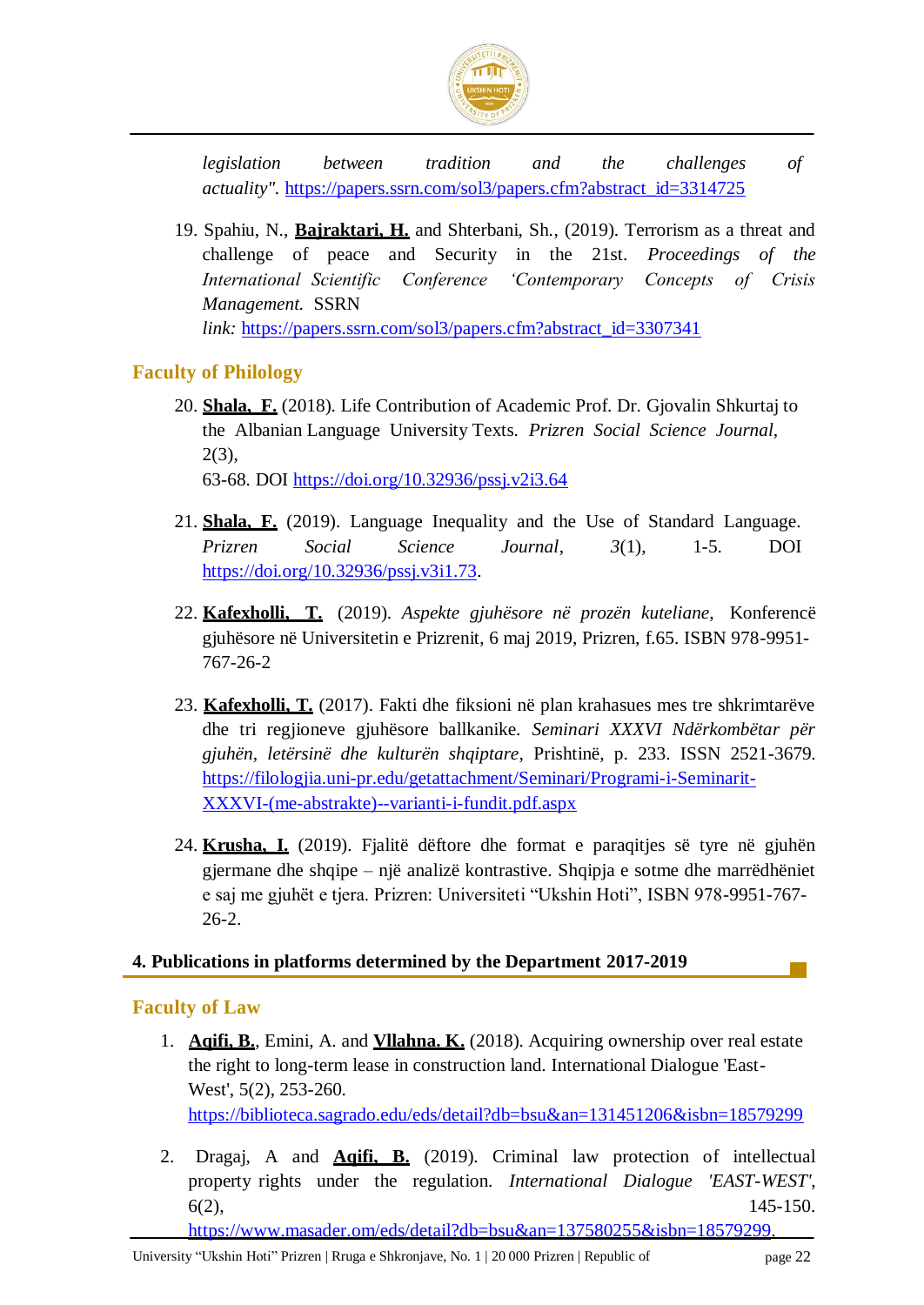

3. Rugova, N., **Aqifi. B.** and Emini, A. (2018). Advisory opinion of the international court of justice: The case of Kosovo. *Macedonian international journal of marketing,* 4(7), 29-34. http://mzmarketing.org/wp-content/uploads/2019/04/ 7.pdf

#### **Books, book chapters and monographs 2017-2019**

#### **Faculty of Computer Sciences**

1. **Hasani, Z.** (2019). *Real-time anomaly detection over massive data streams*. LAP LAMBERT Academic Publishing. ISBN 978-6200431578.

#### **Faculty of Life and Environmental Sciences**

- 2. Bieleková, E., **Braha, K.**, Ciaian, P., Cupák, A., Pokrivčák, J. and Rizov, M. (2019). Potravinová bezpečnosť a diverzita stravy v tranzitívnych krajinách. Nitra, Slovak University of Agriculture in Nitra. ISBN 978-80-552-2126-7.
- 3. Volk, T., Rednak, M., Erjavec, E., Rac, I., Zhllima, E., Gjeci, G. Bajramović, S., Vaško, Ž., Kerolli-Mustafa, M., **Gjokaj, E.**, Hoxha, E., Dimitrievski, D., Kotevska, A., Janeska Stamenkovska, I., Konjevic, D., Spahic, M., Bogdanov, N. amd Stevov, M. (2019) *Agricultural policy developments and EU approximation process in the Western Balkan countries*. Publications Office of the European Union, Luxembourg. ISBN 978-92-79-98107-4.
- 4. Kopeva, D., Shterev, N., **Gjokaj, E.** and Halimi, K. (2019). 6 *Women entrepreneurship–source for livelihood opportunities in rural areas of Kosovo and in Bulgaria*. Women, Sustainable Entrepreneurship and the Economy: A Global Perspective, Routledge. ISBN 978-0-8153-8162-4.
- 5. Shterev, N., **Gjokaj, E.**, Halimi, K. and Kopeva, K. (2017). *The Role of Innovations and Investments in Rural Areas: The Case of Kosovo and Bulgaria*. Central and Eastern European Online Library GmbH (DE)/CEEOL (Book Chapter). Page Range: pp. 249-262.
- 6. M. Kerolli-Mustafa, **Gjokaj, E.**, and Hoxha, B. (2017) *Monitoring of agricultural policy developments in the Western Balkan countries - Kosovo: Agricultural policy development and assessment*. JRC–EC. JRC105784 pp. 60-67.
- 7. Canavari, M., Imami, D.Gjonbalaj, M., **Gjokaj, E.** (2017) Urban consumer preferences for food in post conflict economies – the case of Kosovo. Book chapter on CABI. Chapter 10 (Page no: 148).
- 8. **Lushi, I.** (2017). Tekonologjia e prodhimit te domates ne mjedise te mbrojtura. University "Ukshin Hoti" Prizren. ISBN 978-9951-677-09-7.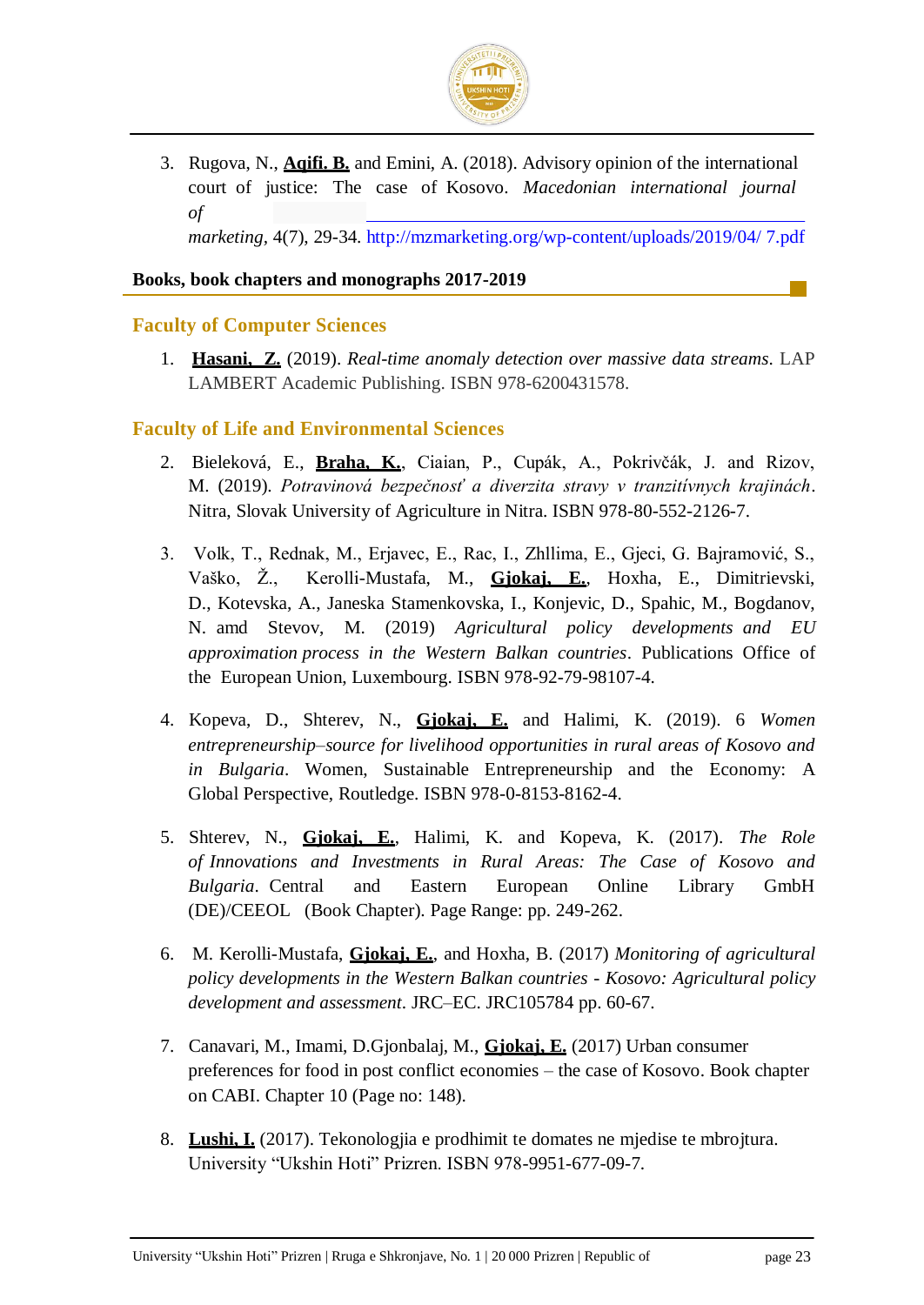

#### **Faculty of Education**

9. Tezci, E., **Yıld ırım, S .** and Dilekli, Y. (2019). *How people learn? Brain, Mind, Experience and School.* NOBEL AkademikYayincilik, ISBN 978-605- 7895-12-7.<https://www.nobelyayin.com/detay.asp?u=15405>

10. Koro, B., **Kervan S.**, **Yıld ırı m S .** , and Volkan, O. (2017). *Türk Dünyası Eğitim*

*Raporu.* Pegem Akademi. ISBN 978-605-241-157-5.

11. **Kervan, S.** (2019). *Eğitim Felsefesi.* Ankara: Nobel Yayıncılık. [https://www.nobelkitap.com/egitim-felsefesitemeller-ekoller-ve-kavramlar-](https://www.nobelkitap.com/egitim-felsefesitemeller-ekoller-ve-kavramlar-454657.html)[454657.html](https://www.nobelkitap.com/egitim-felsefesitemeller-ekoller-ve-kavramlar-454657.html)

#### **Faculty of Economics**

- 12. **Kukaj, H.** (2017). *Biznesi Ndërkombëtar*. Universiteti "Ukshin Hoti" Prizren.
- 13. **Hoti, H.** *Project Management in public sector in Kosovo*. Prizren, University "Ukshin Hoti". ISBN 978-9951-510-04-2.
- 14. **Nimani A.** (2018) Analiza Kuantitative në Biznes: Universiteti "Ukshin Hoti" Prizren, Kosovo. ISBN 978-9951-510-12-7
- 15. **Nimani A.** (2018) Bazat e Menaxhimit Nderkombetar: Universiteti "Ukshin Hoti" Prizren, Kosovo. ISBN 978-9951-510-12-2

#### **Faculty of Law**

- 16. **Zenelaj, E.** (2017). *Pellazgët-Ilirët-Shqiptarët*. ISBN 978-9951690430.
- 17. **Zenelaj, E.** (2019). *Gjergj Kastrioti Skënderbeu : (në veprat e artistëve evropianë dhe burime te vjetra arkivore) : album historik kobmëtar (me rastin e 550-vjetorit të vdekjes së heroit kombëtar shqiptar)*. ISBN 978-9951690652.
- 18. **Zenelaj, E.** (2019). *Lufta e Trojës sipas Diktit të Kretës dhe Darit të Frigjisë-De BelloTrojano-Dictys Cretensis & Dares Phrygiys*. ISBN 978-9951766456
- 19. **Kyeziu, K.** (2018). *E drejta administrative*. Prizren. ISBN 978-9951-510-15-8.
- 20. **Kyeziu, K.** (2017). *E drejta kushtetuese*. Prizren. ISBN 978-9951-510-11-0.
- 21. **Kyeziu, K.** (2017). *E drejta romake*. Prizren. ISBN 978-9951-510-07-3.
- 22. **Beshi, S.** (2019). *Property Inheritance by Women in Kosovo.* Accouting, Finance, Sustainability, Governance & Fraud: Theory and Aplication, New Approaches to CSR, Sustainability and Accountability. Springer Singapore*.* ISBN 978-981- 329- 587-2.

University "Ukshin Hoti" Prizren | Rruga e Shkronjave, No. 1 | 20 000 Prizren | Republic of page 24